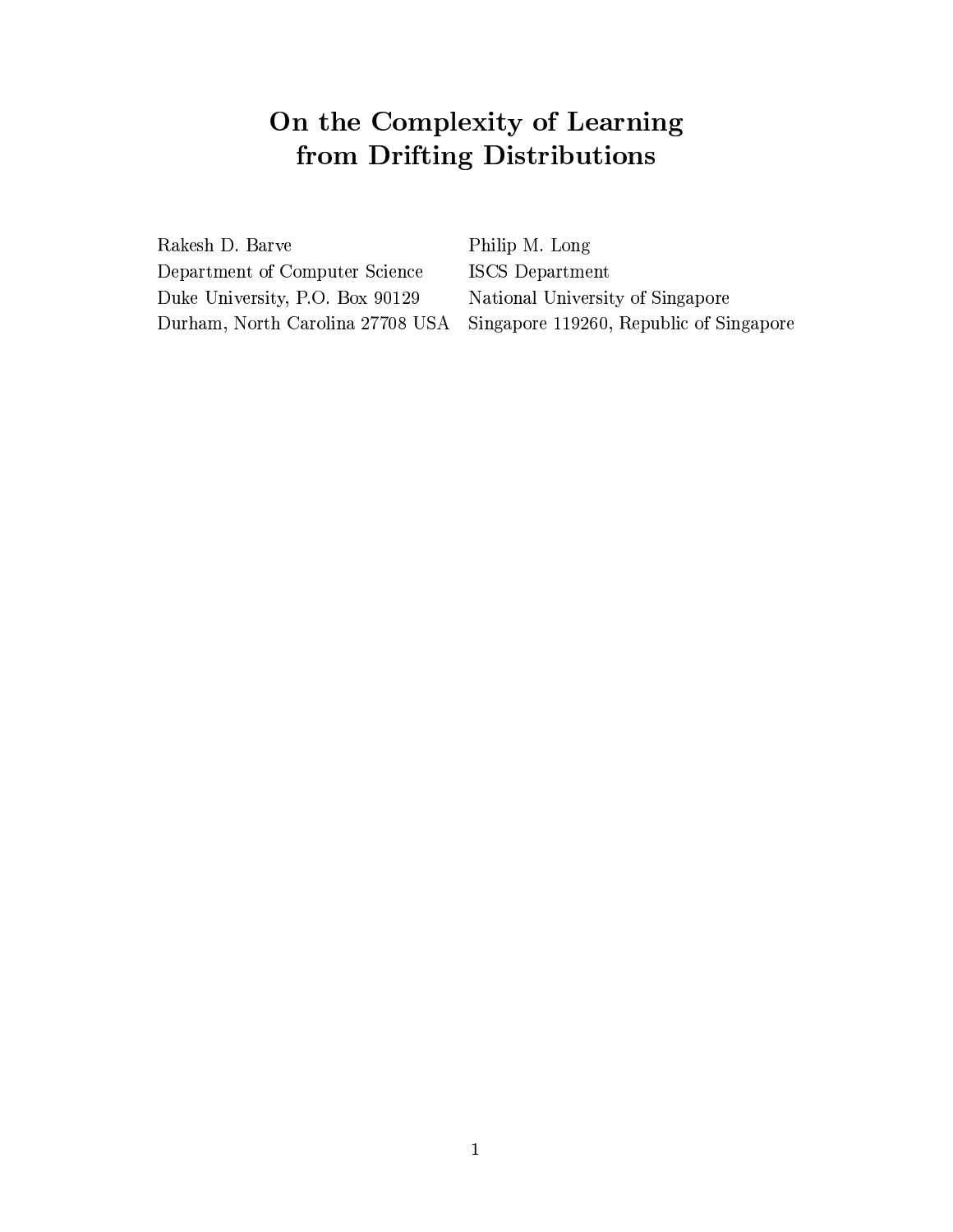Proposed running head: Drifting distributions.

Address of corresponding author: Philip M. Long, ISCS Department, National University of Singapore, Singapore 119260, Republic of Singapore.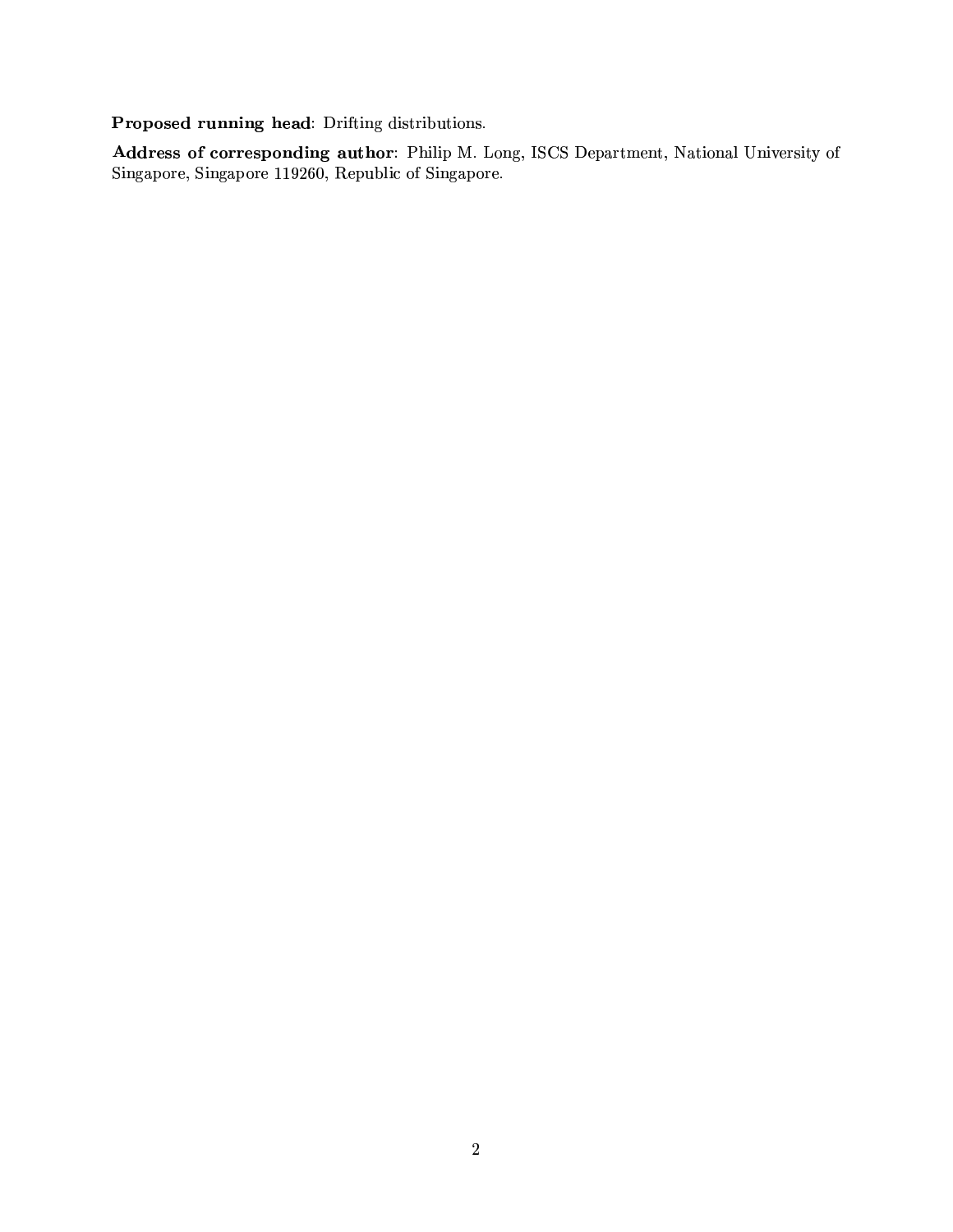## Abstract

We consider two models of on-line learning of binary-valued functions from drifting distributions due to Bartlett. We show that if each example is drawn from a joint distribution which changes in total variation distance by at most  $O(\epsilon^3/(d \log(1/\epsilon)))$  between trials, then an algorithm can achieve a probability of a mistake at most  $\epsilon$  worse than the best function in a class of VC-dimension d. We prove a corresponding necessary condition of  $O(\epsilon^3/d)$ . Finally, in the case that a fixed function is to be learned from noise-free examples, we show that if the distributions on the domain generating the examples change by at most  $O(\epsilon^2/(d \log(1/\epsilon)))$ , then any consistent algorithm learns to within accuracy  $\epsilon$ .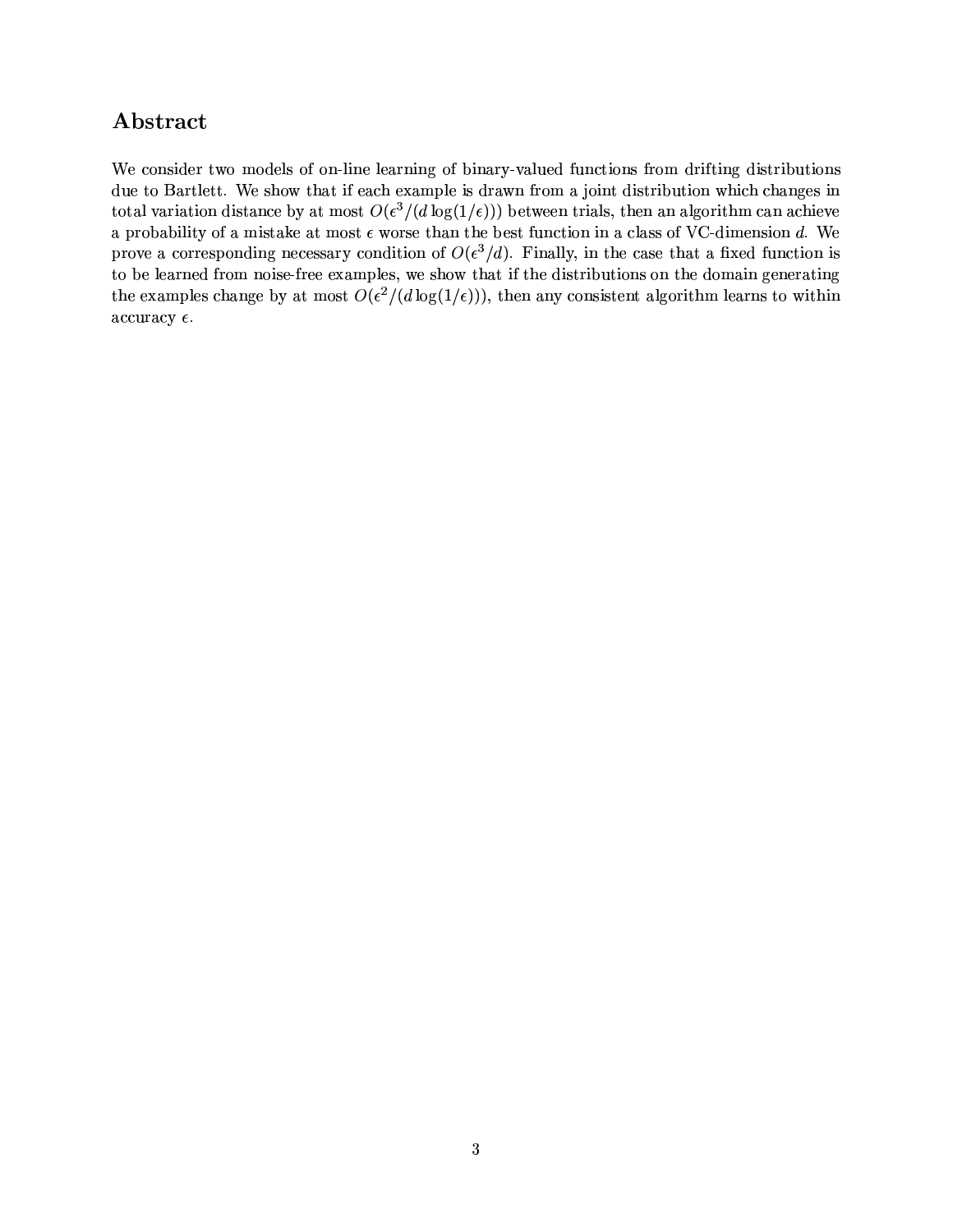For a list of the typographical symbols used, please consult Latex, by Leslie Lamport.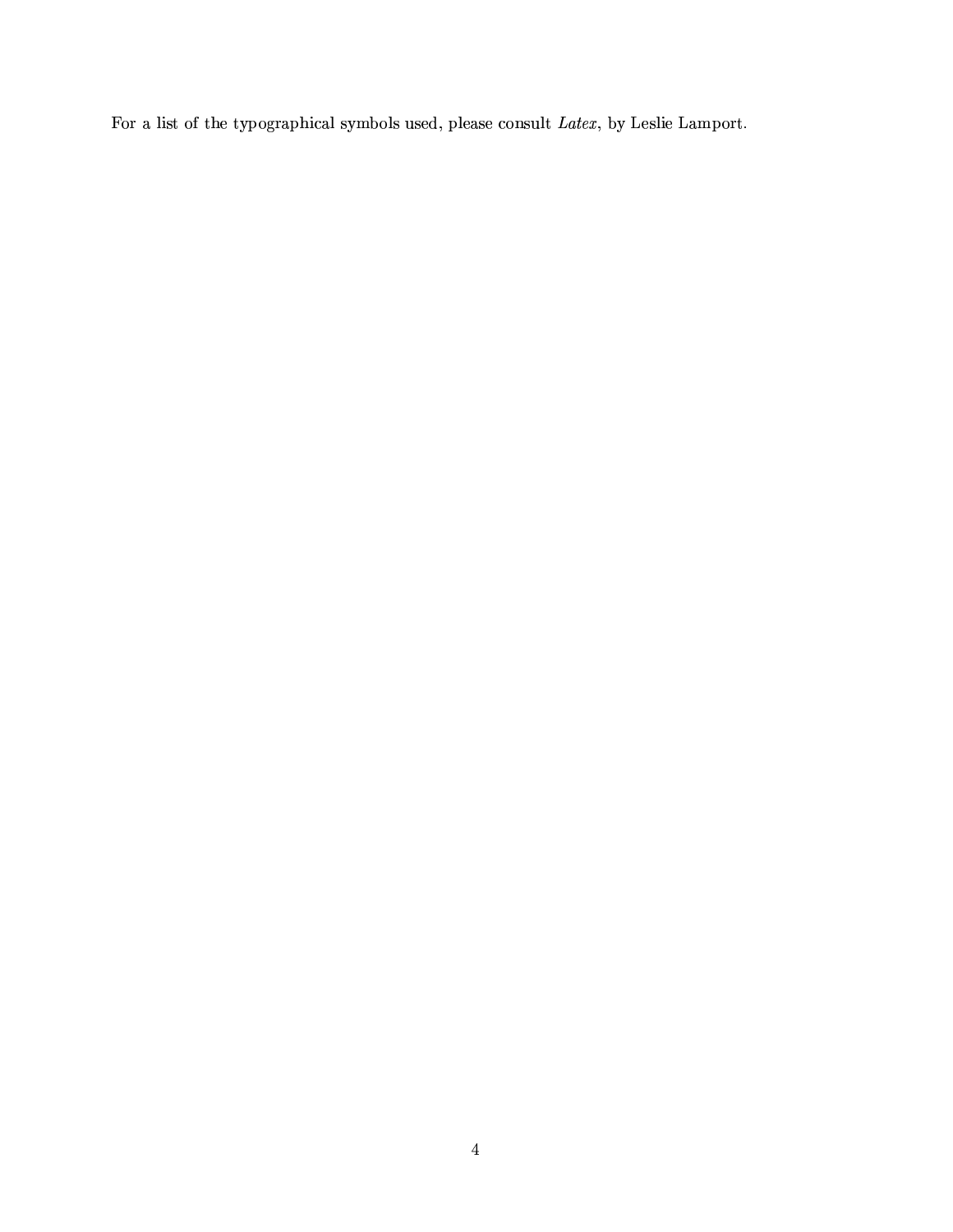#### Introduction  $\mathbf 1$

In prediction models [Daw84, HLW94] like that studied in this paper, learning proceeds in *trials*, where in the the trial, the algorithm (1) is given  $x_t$  chosen from some set X, (2) is required to output a prediction  $\hat{y}_t \in \{0,1\}$ , and (3) discovers  $y_t \in \{0,1\}$ . The focus of these models differs from those like the PAC model [Val84] in that prediction models are tailored to situations where learning is an ongoing process. However, results for one type of model often yield related results for the other.

We will consider two models for prediction problems, both introduced by Bartlett [Bar92]. In the first model, the pairs  $(x_1, y_1), (x_2, y_2), \dots$  are generated independently from a sequence  $P_1, P_2, \dots$  of distributions on  $X \times \{0,1\}$ , and it is assumed that pairs of consecutive distributions are close. If, for a class F of functions from X to  $\{0,1\}$ , there is a learning algorithm that, for large enough t, whenever the distribution changes by at most  $\gamma$  in total variation distance between trials, the algorithm achieves a probability of mistake that is at most  $\epsilon$  more than that of the best function (w.r.t.  $P_t$ ), then we will say that F is  $(\epsilon, \gamma)$ -agnostically learnable. For a more formal definition. see Section 2.

Note that this model allows drift both in the marginal distribution on  $x_t$  and in the dependence between  $x_t$  and  $y_t$ . It therefore is a flexible but clean way to capture gradual variation in a learner's environment.

The second model we consider is the analogue of Ben-David, Benedek and Mansour's *solid learn*ability [BBM89] with drifting distributions. In this model, there is a fixed function  $f \in F$  that maps each  $x_t$  to  $y_t$ , but the distribution on the domain changes by at most  $\gamma$  between trials. We say that F is  $(\epsilon, \gamma)$ -solidly learnable if any algorithm in this setting which at each trial returns a hypothesis consistent with previous trials achieves a probability of mistake of at most  $\epsilon$  for large enough  $t$ .

In this paper, we show that if

$$
\gamma = O\left(\frac{\epsilon^3}{\text{VCdim}(F)\ln(1/\epsilon)}\right)
$$

then F is  $(\epsilon, \gamma)$ -agnostically learnable. This improves on the  $O(\epsilon^5/(\text{VCdim}(F)^2 \ln(1/\epsilon)))$  bound that follows from the work of Bartlett [Bar92], as pointed out by Bartlett and Helmbold in [BH95].

We also show that if F is  $(\epsilon, \gamma)$ -agnostically learnable, then  $\gamma = O(\epsilon^3/V\text{Cdim}(F))$ , matching our sufficient condition for each  $F$  to within a log factor.

Finally, we show that if  $\gamma = O(\epsilon^2/(\text{VCdim}(F)\ln(1/\epsilon)))$ , then F is  $(\epsilon, \gamma)$ -solidly learnable, improving on the  $O(\epsilon^3/(V\text{Cdim}(F)^2\ln(1/\epsilon)))$  bound of Bartlett [Bar92].

Bartlett and Helmbold [BH95] have described an algorithm for learning in a drifting environment. Their results imply that when a function f maps each  $x_t$  to  $y_t$ , then if  $\gamma = O(\epsilon^2/(\text{VCdim}(F)) +$  $\ln(1/\epsilon)$ ), their algorithm achieves a probability of mistake of at most  $\epsilon$  for large enough t. Their results in general treat the case in which the function mapping  $x_t$  to  $y_t$  is slowly changing as well. A relative strength of our solid learnability result is that their algorithm requires time that is in general exponential in  $VCdim(F)$  whereas in many concrete cases, efficient algorithms for finding consistent hypotheses are known. For all classes  $F$ , both our result and theirs match Bartlett's [Bar92]  $\gamma = O(\epsilon^2/VCdim(F))$  necessary condition up to log factors.

Littlestone and Warmuth [LW94], Kuh, Petsche and Rivest [KPR90, KPR91], Blum and Chalisani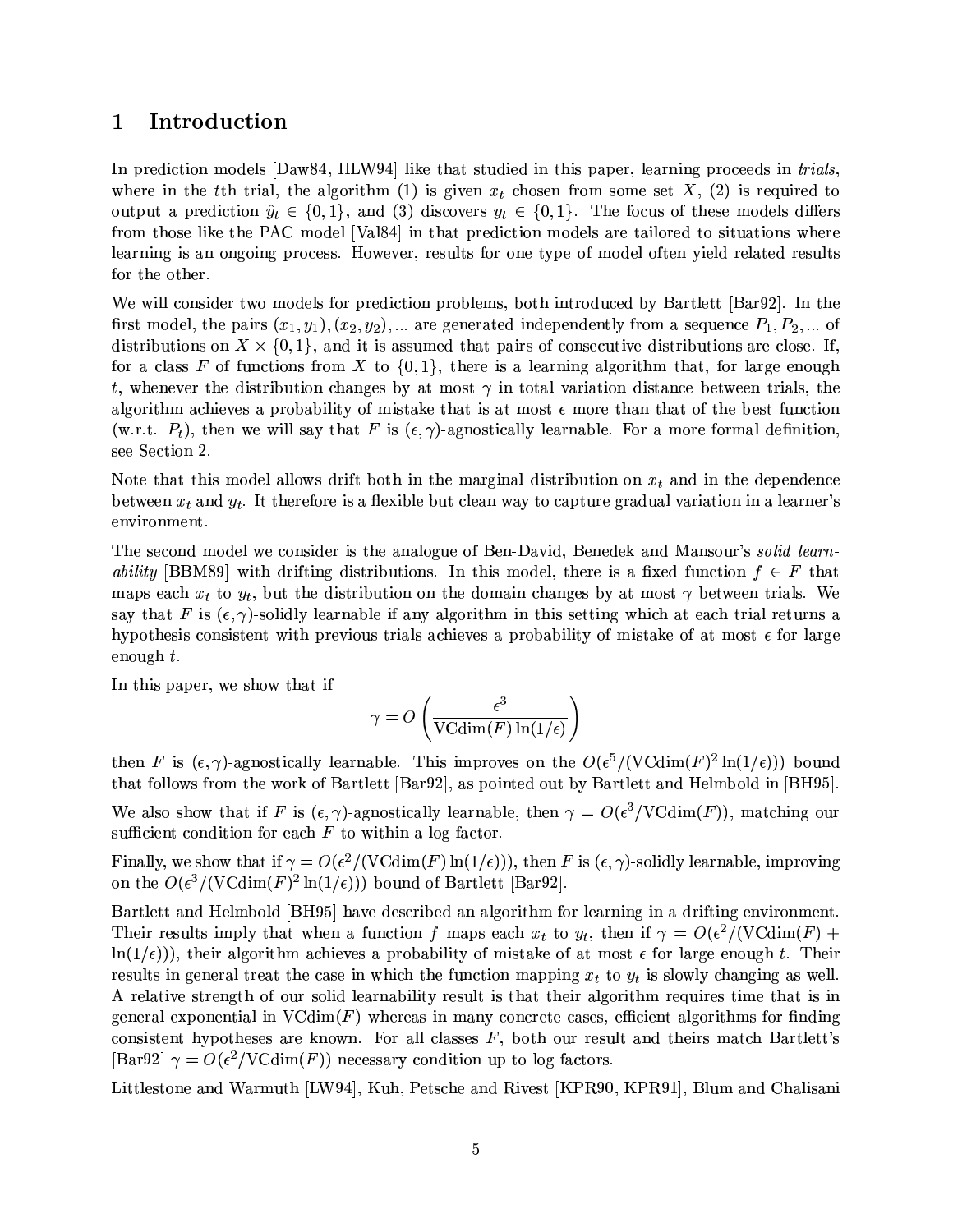[BC92], Herbster and Warmuth [HW95], and Auer and Warmuth [AW95] also studied learning in a changing environment, but in frameworks substantially different from that considered here.

The main new idea in our proof of the sufficient conditions is in where the assumption that the distributions are close to each other is applied. The proofs use Blumer, Ehrenfeucht, Haussler and Warmuth's idea of learning by estimating the error of all the hypotheses in the class from a single sample [BEHW89]. To bound how hard this is in our setting, we follow the outline of the proof of Vapnik and Chervonenkis [VC71]. In proofs of this type, the probability that the error of some hypothesis is badly estimated is bounded by the probability that two samples give rise to substantially different estimates. Pollard [Pol84] calls this the *symmetrization step*. The "two-sample" probability is then bounded, making use of the resulting symmetry.

Bartlett's [Bar92] analysis proceeded by showing that the product distribution on a suitably small sequence of the most recent examples was close to the product distribution where these examples were drawn from the "current" distribution. Helmbold and Long [HL91], who studied learning drifting concepts from a fixed distribution, applied the fact that the functions were slowly changing in the two-sample step. In their journal version [HL94], they presented an analysis using the fact that, again for a small sequence of the most recent examples, what the learner saw was likely to be close to what it would have seen had the target not been moving. Helmbold and Long [HL94] and Bartlett and Helmbold [BH95] studied modifications of the one-inclusion graph strategy [HLW94].

In our analysis, we apply the fact that the distributions are moving slowly in the symmetrization step. As one can see by examining the proof, this is necessary to ensure that the resulting twosample problem is indeed symmetric, with both samples being drawn according to the same sequence of drifting distributions. Once this is the case, the resulting two-sample product distribution is invariant with respect to the usual pair-swapping permutations, and the remainder of the VC proof can go through almost without modification.

For our proof of the necessary condition, we make use of techniques due to Simon [Sim93], Ehrenfeucht, Haussler, Kearns and Valiant [EHKV89] and Helmbold and Long [HL94]. The main new idea required to prove this paper's result was how to drift efficiently from a joint distribution with no information to a hard joint distribution of the type useful in arguments of the type of Simon. Our approach was to accomplish this by drifting the conditional distributions of the  $\{0,1\}$  labels from  $1/2$  to a small amount on either side of  $1/2$ . Our proof required us to prove a new lower bound on the fatness of a tail of the binomial distribution. For this, we built upon a technique of Littlestone [Litter], lower bounding the sum of the largest few terms instead of the largest term as he did. A similar bound has been proved by Simon [Sim93], who appealed to the central limit theorem. Our bound has the advantage that it yields specific constants.

In independent work, Bartlett, Ben-David and Kulkarni [BBK96] studied learning a drifting concept with a variety of constraints on the drift, including models which allowed large but infrequent changes in the target concept. In addition to prediction models like those studied here, they also studied estimating the entire trace of target concept positions.

Recently, Freund and Mansour [FM97] studied a model of learning in which, instead of assuming that the *position* of the state of the environment is approximately constant (i.e. that drift is slow), they assume that the *rate and direction* of change is approximately constant (i.e. that drift is "persistent").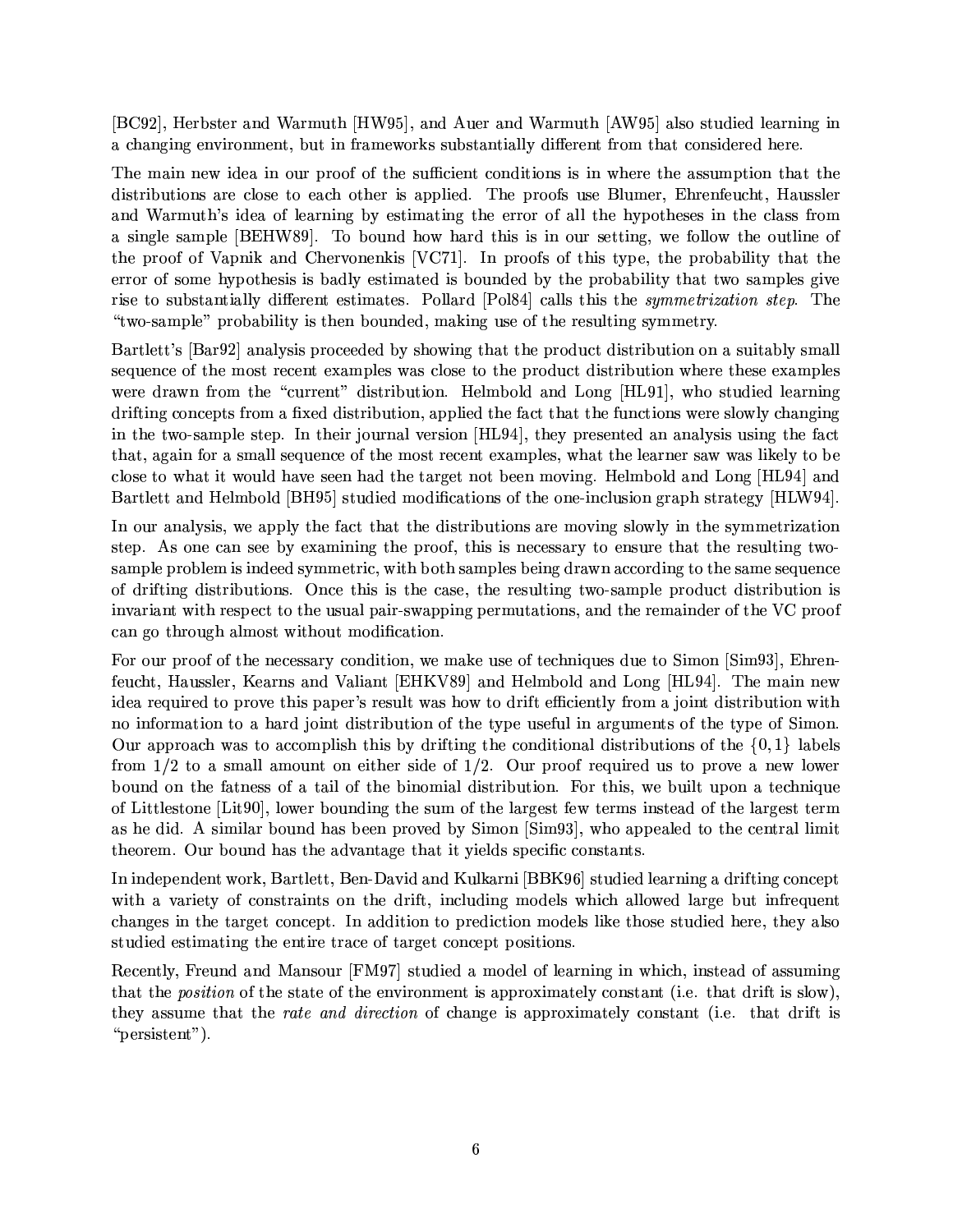#### $\bf{2}$ Preliminaries

#### 2.1 Definitions

Denote the positive integers by  $N$ .

For a countable set Z and probability distributions  $D_1, D_2$  over Z, the total variation distance between  $D_1$  and  $D_2$ , denoted here by  $d_{TV}(D_1, D_2)$ , is defined to be the largest difference in the probabilities that  $D_1$  and  $D_2$  assign to any event, i.e. by

$$
d_{TV}(D_1, D_2) = \sup_{U \subseteq Z} |D_1(U) - D_2(U)|
$$

Following Bartlett [Bar92], we say a sequence  $D_1, D_2, ...$  of probability distributions on Z is  $\gamma$ admissible if for all  $t \in \mathbb{N}$ ,  $d_{TV}(D_t, D_{t+1}) \leq \gamma$ .

For the remainder of this subsection, fix a countable<sup>1</sup> set X.

A prediction strategy takes a finite sequence of elements of  $X \times \{0,1\}$ , and outputs a rule for using the first element of a pair to predict the second. Formally, it is a mapping from  $\cup_m (X \times \{0,1\})^m$ to the set of functions from X to  $\{0,1\}$ .

Choose a class F of functions from X to  $\{0,1\}$ . We say that F is agnostically  $(\epsilon, \gamma)$ -learnable if there exists a prediction strategy A and  $t_0 \in \mathbb{N}$  such that

- for all  $\gamma$ -admissible sequences  $P_1, P_2, \dots$  of probability distributions on  $X \times \{0, 1\}$ ,
- for all  $t \in \mathbb{N}, t \geq t_0$

the following holds:

$$
\left(\prod_{i=1}^t P_i\right) \left\{ \langle (x_i, y_i) \rangle_{i=1}^t : (A(\langle (x_i, y_i) \rangle_{i=1}^{t-1}))(x_t) \neq y_t \right\} \leq \epsilon + \inf_{f \in F} P_t \{ (u, v) : f(u) \neq v \},
$$

where  $\prod_{i=1}^{t} P_i$  denotes the distribution over  $(X \times \{0,1\})^t$  obtained by sampling independently from  $P_1, ..., P_t$  respectively. This model was studied by Bartlett [Bar92]. The sample complexity of agnostic learning from fixed distributions was first studied by Haussler [Hau92].

A prediction strategy A is consistent with F if for any  $(x_1, y_1), ..., (x_m, y_m)$ , if there exists  $f \in F$ such that  $y_1 = f(x_1),..., y_m = f(x_m)$ , then  $A((x_1, y_1),..., (x_m, y_m))$  is such an f.

We say that F is  $(\epsilon, \gamma)$ -solidly learnable if for any prediction strategy A that is consistent with F, there is a  $t_0 \in \mathbb{N}$  such that

- for all  $f \in F$
- for all  $\gamma$ -admissible sequences  $D_1, D_2, \dots$  of probability distributions on X,
- for all  $t \in \mathbb{N}, t \geq t_0$

<sup>&</sup>lt;sup>1</sup>We assume that X is countable for convenience, but significantly weaker assumptions, like those of Pollard's [Pol84] Appendix C, are enough.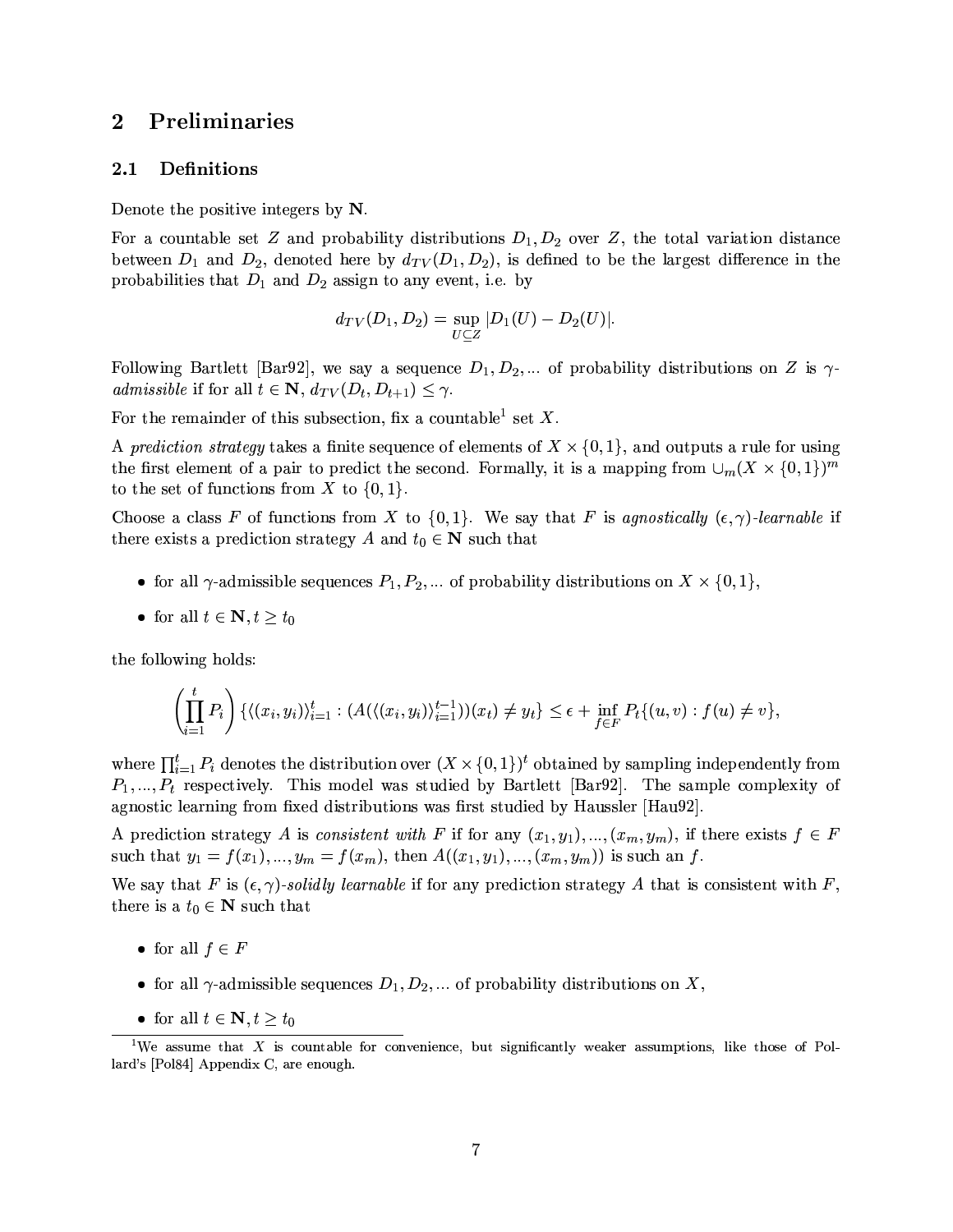the following holds:

$$
\left(\prod_{i=1}^t D_i\right)\left\{\langle x_i\rangle_{i=1}^t : (A(\langle (x_i, f(x_i))\rangle_{i=1}^{t-1}))(x_t) \neq f(x_t)\right\} \leq \epsilon.
$$

This is a natural extension of the definition discussed by Ben-David, Benedek and Mansour [BBM89], which itself extended the PAC model [Val84]. Results for this model follow from the work of Bartlett [Bar92].

A subset  $\{x_1, ..., x_d\}$  of some set X is *shattered* by a set F of functions from X to  $\{0,1\}$  if

$$
\{(f(x_1),...,f(x_d)):f\in F\}=\{0,1\}^d.
$$

The VC-dimension [VC71] of F is the size of the largest set shattered by F. For examples of the VC-dimension, see [BEHW89, Nat91, AB92].

#### 2.2 **Tools**

The following is a special case of Fubini's Theorem.

**Lemma 1 (see [Roy63])** Choose countable sets  $Z_1$  and  $Z_2$ , a function  $f: Z_1 \times Z_2 \to [0,1]$  and probability distributions  $D_1$  over  $Z_1$  and  $D_2$  over  $Z_2$ . Then

$$
\int_{Z_1 \times Z_2} f(z_1, z_2) d(D_1 \times D_2)(z_1, z_2) = \int_{Z_1} \left( \int_{Z_2} f(z_1, z_2) dD_2(z_2) \right) dD_1(z_1)
$$
  
= 
$$
\int_{Z_2} \left( \int_{Z_1} f(z_1, z_2) dD_1(z_1) \right) dD_2(z_2).
$$

We also record the standard Hoeffding bound for reference.

**Lemma 2 (see [Pol84])** Choose  $a < b$  and a countable set Z. Let D be a probability distribution on Z, and let  $f_1, ..., f_m$  be independent random variables taking values in [a, b]. Then the probability under  $D^m$  of a sequence  $(z_1, ..., z_m)$  for which

$$
\left| \left( \frac{1}{m} \sum_{i=1}^{m} f_i(z_i) \right) - \left( \frac{1}{m} \sum_{i=1}^{m} \int_Z f_i(z) D(z) \right) \right| > \epsilon
$$

is no more than  $2e^{-2\epsilon^2 m/(b-a)^2}$ .

#### **Sufficient Conditions**  $\bf{3}$

The following are the main results of this section.

**Theorem 3** For any set F of at least two functions from X to  $\{0,1\}$ , for any  $\epsilon \leq 1/100$ , if  $d = \text{VCdim}(F)$ , then if

$$
\gamma \leq \frac{\epsilon^3}{100000d\ln\frac{1}{\epsilon}},
$$

then F is agnostically  $(\epsilon, \gamma)$ -learnable.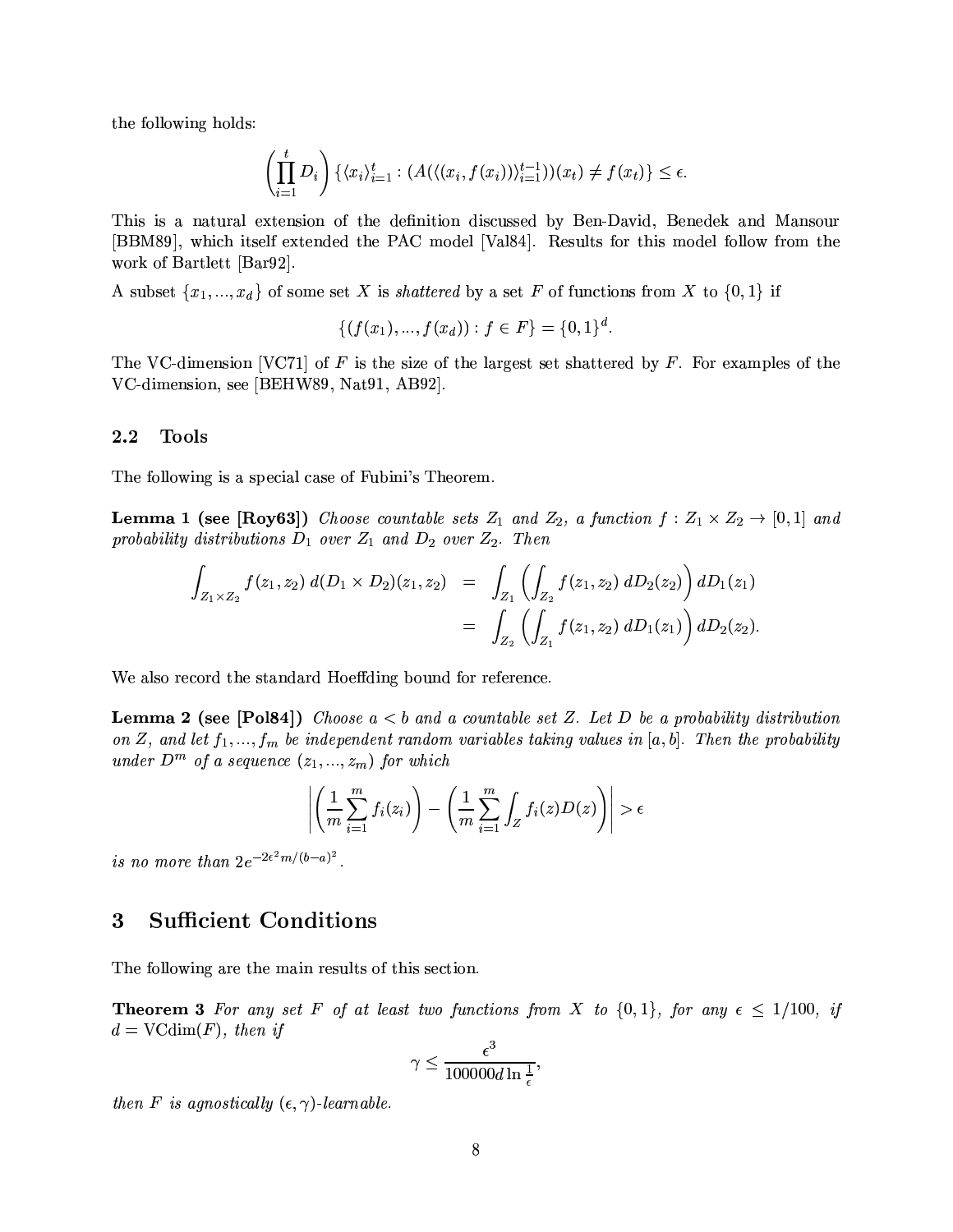**Theorem 4** For any set F of at least two functions from X to  $\{0,1\}$ , for any  $\epsilon \leq 1/100$ , if  $d = \text{VCdim}(F)$ , then if

$$
\gamma \le \frac{\epsilon^2}{800d\ln\frac{1}{\epsilon}},
$$

then F is solidly  $(\epsilon, \gamma)$ -learnable.

As discussed in the introduction, obtaining uniformly good estimates of the expectations of a family of random variables (in our application, the errors of possible hypothesis) from a single sample plays a key role here. We treat this subject first.

#### 3.1 Uniformly Good Estimates of Expectations

While one can obtain a single unifying bound that yields both Theorem 3 and Theorem 4, the proof is somewhat messy, and we therefore elect to split our analysis into two cases.

Both proofs will make use of the following lemma.

**Lemma 5** Choose a countable set Z,  $g : Z \to \{0,1\}$ . Choose  $\kappa, \beta > 0$ . Choose probability distributions  $D, D_1, ..., D_m$  on Z such that for each  $i \leq m$ ,  $d_{TV}(D, D_i) \leq \kappa$ . Then if  $m \geq 1/\beta^2$ ,

$$
\left(\prod_{i=1}^m D_i\right)\left\{\vec{z}: \left|\frac{1}{m}\sum_{i=1}^m g(z_i)-\int_Z g(v)\ dD(v)\right|>\beta+\kappa\right\}\leq 1/2.
$$

Proof: We have

$$
\left(\prod_{i=1}^{m} D_{i}\right) \left\{\vec{z} : \left|\frac{1}{m} \sum_{i=1}^{m} g(z_{i}) - \int_{Z} g(v) dD(v)\right| > \beta + \kappa\right\}\n= \left(\prod_{i=1}^{m} D_{i}\right) \left\{\vec{z} : \left|\frac{1}{m} \sum_{i=1}^{m} g(z_{i}) - \int_{Z} g(v) dD(v) + \left(\frac{1}{m} \sum_{i=1}^{m} \int_{Z} g(v) dD_{i}(v)\right) - \left(\frac{1}{m} \sum_{i=1}^{m} \int_{Z} g(v) dD_{i}(v)\right)\right| > \beta + \kappa\right\}\n\leq \left(\prod_{i=1}^{m} D_{i}\right) \left\{\vec{z} : \left|\frac{1}{m} \sum_{i=1}^{m} g(z_{i}) - \left(\frac{1}{m} \sum_{i=1}^{m} \int_{Z} g(v) dD_{i}(v)\right)\right| + \left|\left(\frac{1}{m} \sum_{i=1}^{m} \int_{Z} g(v) dD_{i}(v)\right) - \int_{Z} g(v) dD(v)\right| > \beta + \kappa\right\}\n\leq \left(\prod_{i=1}^{m} D_{i}\right) \left\{\vec{z} : \left|\frac{1}{m} \sum_{i=1}^{m} g(z_{i}) - \left(\frac{1}{m} \sum_{i=1}^{m} \int_{Z} g(v) dD_{i}(v)\right)\right| + \frac{1}{m} \sum_{i=1}^{m} \left|\int_{Z} g(v) dD_{i}(v) - \int_{Z} g(v) dD(v)\right| > \beta + \kappa\right\}\n\leq \left(\prod_{i=1}^{m} D_{i}\right) \left\{\vec{z} : \left|\frac{1}{m} \sum_{i=1}^{m} g(z_{i}) - \left(\frac{1}{m} \sum_{i=1}^{m} \int_{Z} g(v) dD_{i}(v)\right)\right| + \left|\frac{1}{m} \sum_{i=1}^{m} \kappa\right| > \beta + \kappa\right\}
$$
 (since  $\forall i, d_{TV}(D, D_{i}) \leq \kappa$ )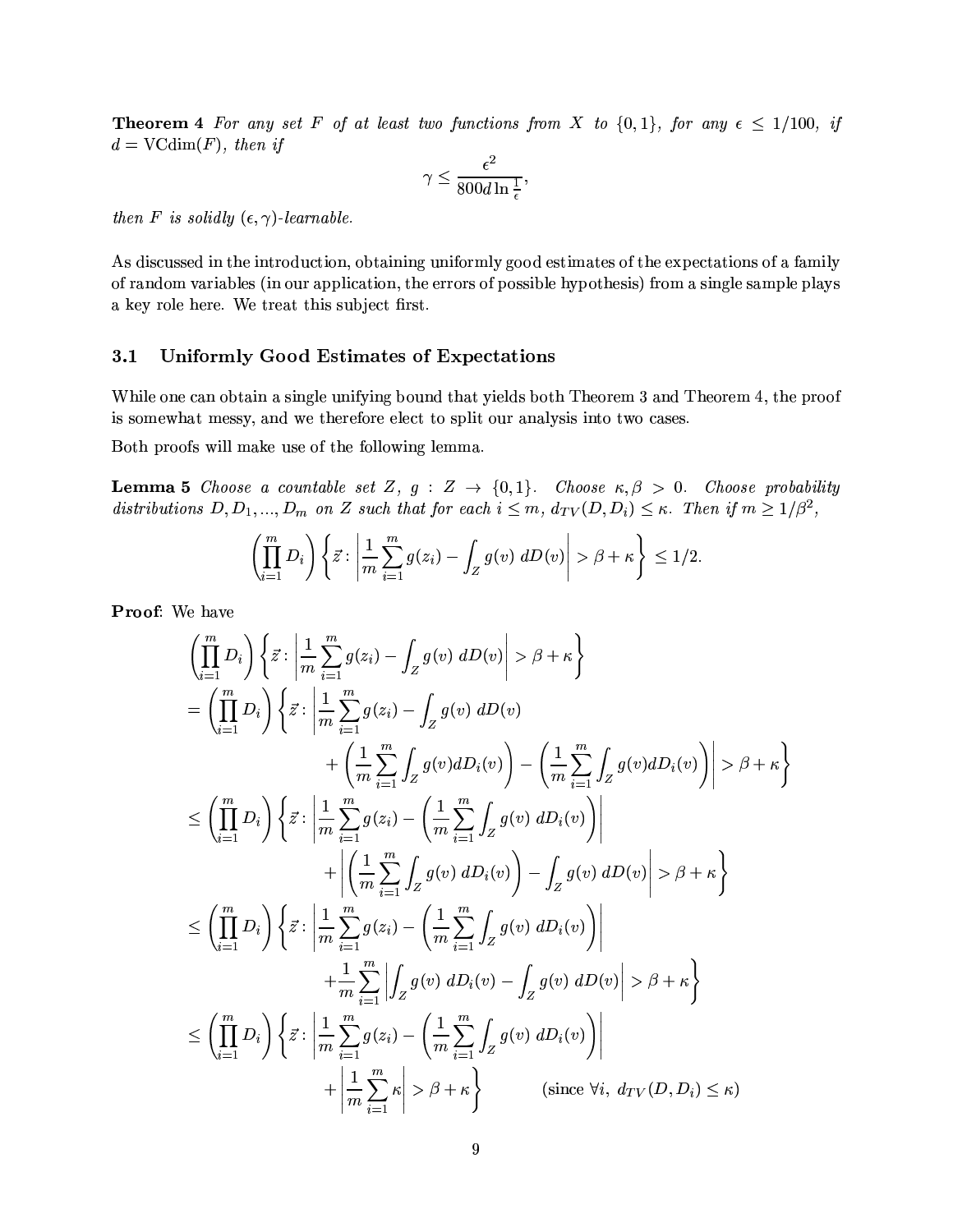$$
= \left(\prod_{i=1}^{m} D_i\right) \left\{ \vec{z} : \left| \frac{1}{m} \sum_{i=1}^{m} g(z_i) - \left( \frac{1}{m} \sum_{i=1}^{m} \int_Z g(v) dD_i(v) \right) \right| > \beta \right\}
$$
  

$$
\leq 2e^{-2\beta^2 m} \qquad \text{(by Lemma 2)}
$$
  

$$
\leq 1/2,
$$

since  $m \geq 1/\beta^2$ .

We begin with a bound that will be applied in the agnostic learning case.

**Theorem 6** Choose a countable set Z, and a set G of functions from Z to  $\{0,1\}$ . Let  $d =$ VCdim(G). Choose  $m \in \mathbb{N}$ , and a distribution D on Z, and let  $D_1, ..., D_m$  be distributions on Z such that for each  $1 \leq i \leq m$ ,  $d_{TV}(D_i, D) \leq \kappa$ . Then for all  $\alpha > 2\kappa$ , if  $m \geq 4/\alpha^2$ ,

$$
\left(\prod_{i=1}^m D_i\right)\left\{\vec{z}: \exists g\in G, \left|\left(\int_Z g(u) dD(u)\right)-\frac{1}{m}\sum_{i=1}^m g(z_i)\right|>\alpha\right\}\leq 4\left(\frac{2em}{d}\right)^d \exp(-( (\alpha-2\kappa)^2m/8)).
$$

The right hand side of the above inequality is at most  $\delta$  if

$$
m \ge \frac{16}{(\alpha - 2\kappa)^2} \left( 2d \ln \left( \frac{10}{\alpha - 2\kappa} \right) + \ln \frac{4}{\delta} \right).
$$

We begin with the symmetrization step.

**Lemma 7** Choose a countable set Z, and a set G of functions from Z to  $\{0,1\}$ . Choose  $\alpha > 0$ and  $0 < \kappa < \alpha/2$ . Choose  $m \in \mathbb{N}$  such that  $m \geq 4/\alpha^2$ . Choose distributions  $D, D_1, ..., D_m$  on Z such that for each  $1 \leq i \leq m$ ,  $d_{TV}(D_i, D) \leq \kappa$ . Suppose

• Q is the set of all  $\vec{z} \in \mathbb{Z}^m$  for which there is a  $g \in G$  such that

$$
\left| \int_Z g(v) \ dD(v) - \frac{1}{m} \sum_{i=1}^m g(z_i) \right| > \alpha,
$$

and

• *J* is the set of all  $(\vec{z}, \vec{u}) \in Z^m \times Z^m$  for which there is a  $g \in G$  such that

$$
\left|\frac{1}{m}\sum_{i=1}^m g(u_i)-\frac{1}{m}\sum_{i=1}^m g(z_i)\right|>\alpha/2-\kappa.
$$

**Then** 

$$
\left(\prod_{i=1}^m D_i\right)(Q) \le 2\left(\prod_{i=1}^m D_i \times \prod_{i=1}^m D_i\right)(J).
$$

**Proof:** Choose  $\vec{z} \in Q$  and choose a  $g \in G$  such that

$$
\left| \int_{Z} g(v) \ dD(v) - \frac{1}{m} \sum_{i=1}^{m} g(z_i) \right| > \alpha. \tag{1}
$$

 $\Box$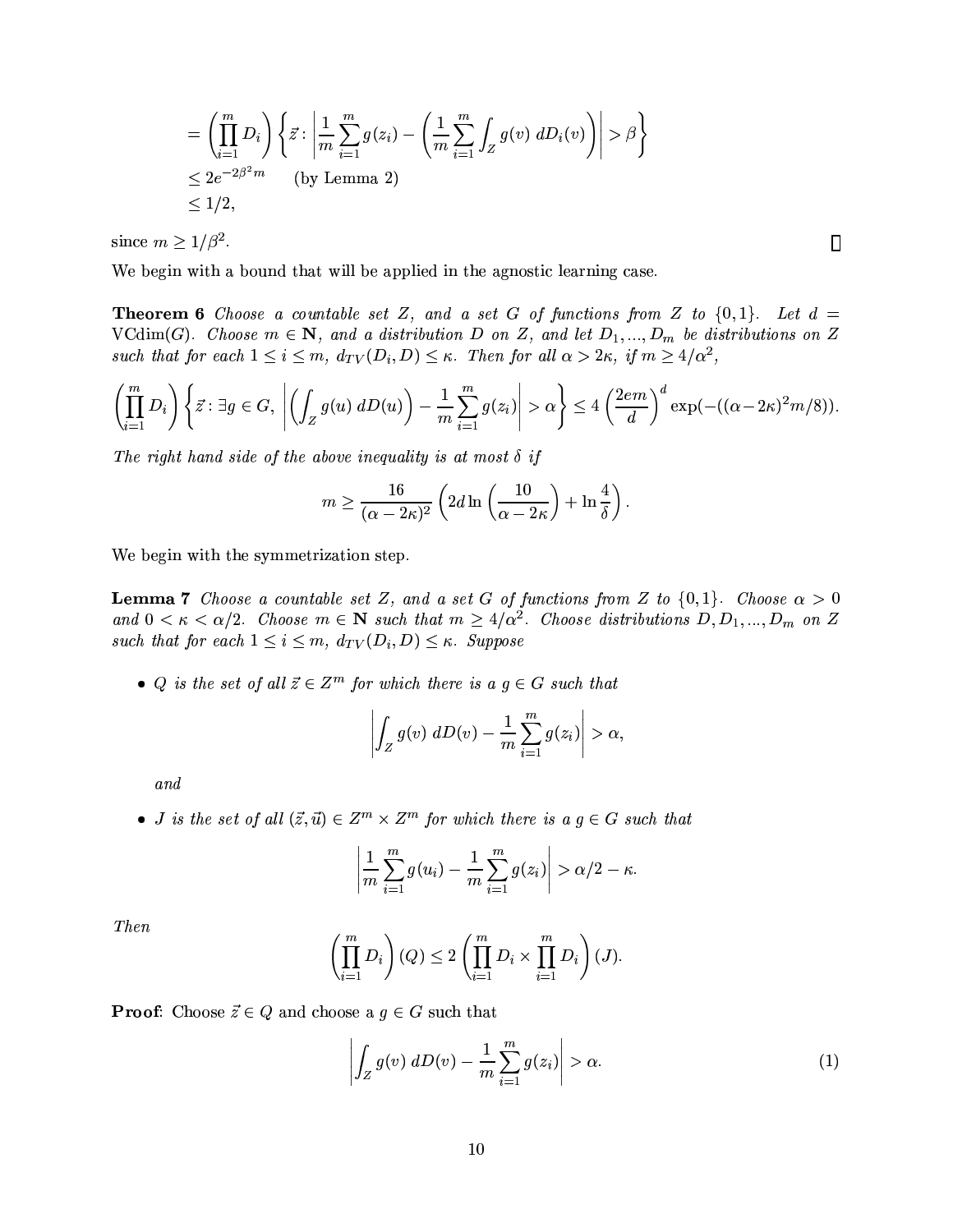Applying Lemma 5,

$$
\left(\prod_{i=1}^{m} D_i\right) \left\{ \vec{u} : \left| \frac{1}{m} \sum_{i=1}^{m} g(u_i) - \int_{Z} g(v) \ dD(v) \right| > \alpha/2 + \kappa \right\} \le 1/2. \tag{2}
$$

By the triangle inequality, for any  $\vec{u} \in Z^m$ ,

$$
\left| \int_Z g(v) dD(v) - \left( \frac{1}{m} \sum_{i=1}^m g(z_i) \right) \right|
$$
  
\n
$$
\leq \left| \left( \frac{1}{m} \sum_{i=1}^m g(u_i) \right) - \left( \frac{1}{m} \sum_{i=1}^m g(z_i) \right) \right| + \left| \int_Z g(v) dD(v) - \left( \frac{1}{m} \sum_{i=1}^m g(u_i) \right) \right|
$$

<sub>SO</sub>

$$
\begin{aligned} &\left|\int_Z g(v)\;dD(v)-\left(\frac{1}{m}\sum\limits_{i=1}^mg(u_i)\right)\right|\\ &\geq \left|\int_Z g(v)\;dD(v)-\left(\frac{1}{m}\sum\limits_{i=1}^mg(z_i)\right)\right|-\left|\left(\frac{1}{m}\sum\limits_{i=1}^mg(u_i)\right)-\left(\frac{1}{m}\sum\limits_{i=1}^mg(z_i)\right)\right|.\\ &\left|\int_Z g(v)\;dD(v)-\left(\frac{1}{m}\sum\limits_{i=1}^mg(u_i)\right)\right|>\alpha-\left|\left(\frac{1}{m}\sum\limits_{i=1}^mg(u_i)\right)-\left(\frac{1}{m}\sum\limits_{i=1}^mg(z_i)\right)\right|\end{aligned}
$$

<sub>so</sub>

By  $(1)$ ,

$$
\left(\frac{1}{m}\sum_{i=1}^{m}g(u_i)\right) - \left(\frac{1}{m}\sum_{i=1}^{m}g(z_i)\right) \le \alpha/2 - \kappa \Rightarrow \left|\int_Z g(v) dD(v) - \left(\frac{1}{m}\sum_{i=1}^{m}g(u_i)\right)\right| > \alpha/2 + \kappa.
$$

Applying (2),

$$
\left(\prod_{i=1}^{m} D_i\right) \left\{\vec{u} \in Z^m : \left|\frac{1}{m} \sum_{i=1}^{m} g(u_i) - \frac{1}{m} \sum_{i=1}^{m} g(z_i)\right| \le \alpha/2 - \kappa\right\} \le 1/2
$$

Since  $\vec{z}$  was chosen arbitrarily from  $Q$ , for any  $\vec{z} \in Q$ ,

$$
\left(\prod_{i=1}^{m} D_i\right) \left\{ \vec{u} \in Z^m : \left(\vec{z}, \vec{u}\right) \in J \right\} \ge 1/2. \tag{3}
$$

Now, by Lemma 1,

$$
\left(\prod_{i=1}^{m} D_i \times \prod_{i=1}^{m} D_i\right) (J) = \int_{Z^m} \left(\left(\prod_{i=1}^{m} D_i\right) \{ \vec{u} \in Z^m : (\vec{z}, \vec{u}) \in J \} \right) d(\prod_{i=1}^{m} D_i) (\vec{z})
$$
\n
$$
\geq \int_Q \left(\left(\prod_{i=1}^{m} D_i\right) \{ \vec{u} \in Z^m : (\vec{z}, \vec{u}) \in J \} \right) d(\prod_{i=1}^{m} D_i) (\vec{z})
$$
\n
$$
\geq \int_Q 1/2 d(\prod_{i=1}^{m} D_i) (\vec{z}) \qquad \text{(by (3))}
$$
\n
$$
= \int_Q d(\prod_{i=1}^{m} D_i) (\vec{z})/2.
$$
\n
$$
= \left(\prod_{i=1}^{m} D_i\right) (Q)/2.
$$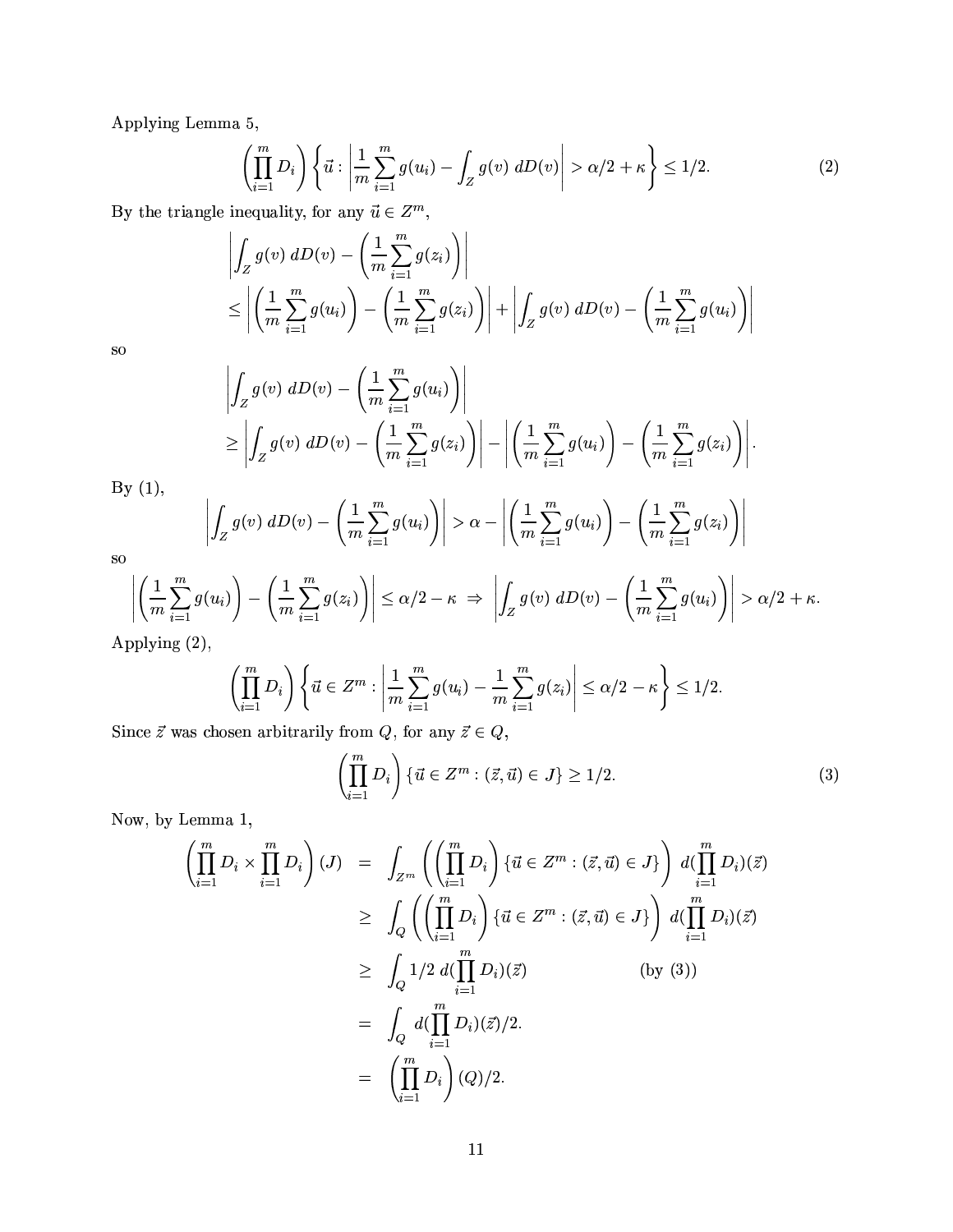Solving completes the proof.

We will make use of the following version of Sauer's lemma [Sau72], due to Blumer, Ehrenfeucht, Haussler and Warmuth [BEHW89].

**Lemma 8 ([Sau72, BEHW89])** Choose a finite set Z, and a set F of functions from Z to  $\{0,1\}$ . Let  $d = \text{VCdim}(F)$ . Then

$$
|F| \le (e|Z|/d)^d.
$$

Now we are ready for the second part of the proof. The proof of this part follows that of Vapnik and Chervonenkis [VC71].

**Lemma 9** Choose a countable set Z, and a set G of functions from Z to  $\{0,1\}$ . Let  $d = \text{VCdim}(G)$ . Choose  $\eta > 0$ . Choose  $m \in \mathbb{N}$ . Choose distributions  $D_1, ..., D_m$  on Z. Let J' be the set of all  $(\vec{z}, \vec{u}) \in Z^m \times Z^m$  for which there is a  $g \in G$  for which

$$
\left|\frac{1}{m}\sum_{i=1}^m g(u_i)-\frac{1}{m}\sum_{i=1}^m g(z_i)\right|>\eta
$$

*Then* 

$$
\left(\prod_{i=1}^m D_i \times \prod_{i=1}^m D_i\right) (J') \le 2 \left(\frac{2em}{d}\right)^d e^{-\eta^2 m/2}
$$

**Proof:** Define  $T$  (for "two sample") by

$$
T=\prod_{i=1}^m D_i\times\prod_{i=1}^m D_i.
$$

Note that, for each  $i \leq m$ ,  $u_i$  and  $z_i$  are both drawn independently from  $D_i$ . Therefore, by symmetry, for any fixed  $\vec{\sigma} \in \{-1, 1\}^m$ ,

$$
T\left\{ (\vec{z}, \vec{u}) : \exists g \in G, \left| \frac{1}{m} \sum_{i=1}^{m} g(u_i) - \frac{1}{m} \sum_{i=1}^{m} g(z_i) \right| > \eta \right\}
$$
  
= 
$$
T\left\{ (\vec{z}, \vec{u}) : \exists g \in G, \left| \frac{1}{m} \sum_{i=1}^{m} g(u_i) - g(z_i) \right| > \eta \right\}
$$
  
= 
$$
T\left\{ (\vec{z}, \vec{u}) : \exists g \in G, \left| \frac{1}{m} \sum_{i=1}^{m} \sigma_i (g(u_i) - g(z_i)) \right| > \eta \right\}.
$$

Thus, if U is the uniform distribution on  $\{-1,1\}^m$ ,

$$
T\left\{ (\vec{z},\vec{u}) : \exists g \in G, \left| \frac{1}{m} \sum_{i=1}^{m} g(u_i) - \frac{1}{m} \sum_{i=1}^{m} g(z_i) \right| > \eta \right\}
$$
  
=  $(T \times U) \left\{ ((\vec{z},\vec{u}),\sigma) : \exists g \in G, \left| \frac{1}{m} \sum_{i=1}^{m} \sigma_i (g(u_i) - g(z_i)) \right| > \eta \right\}.$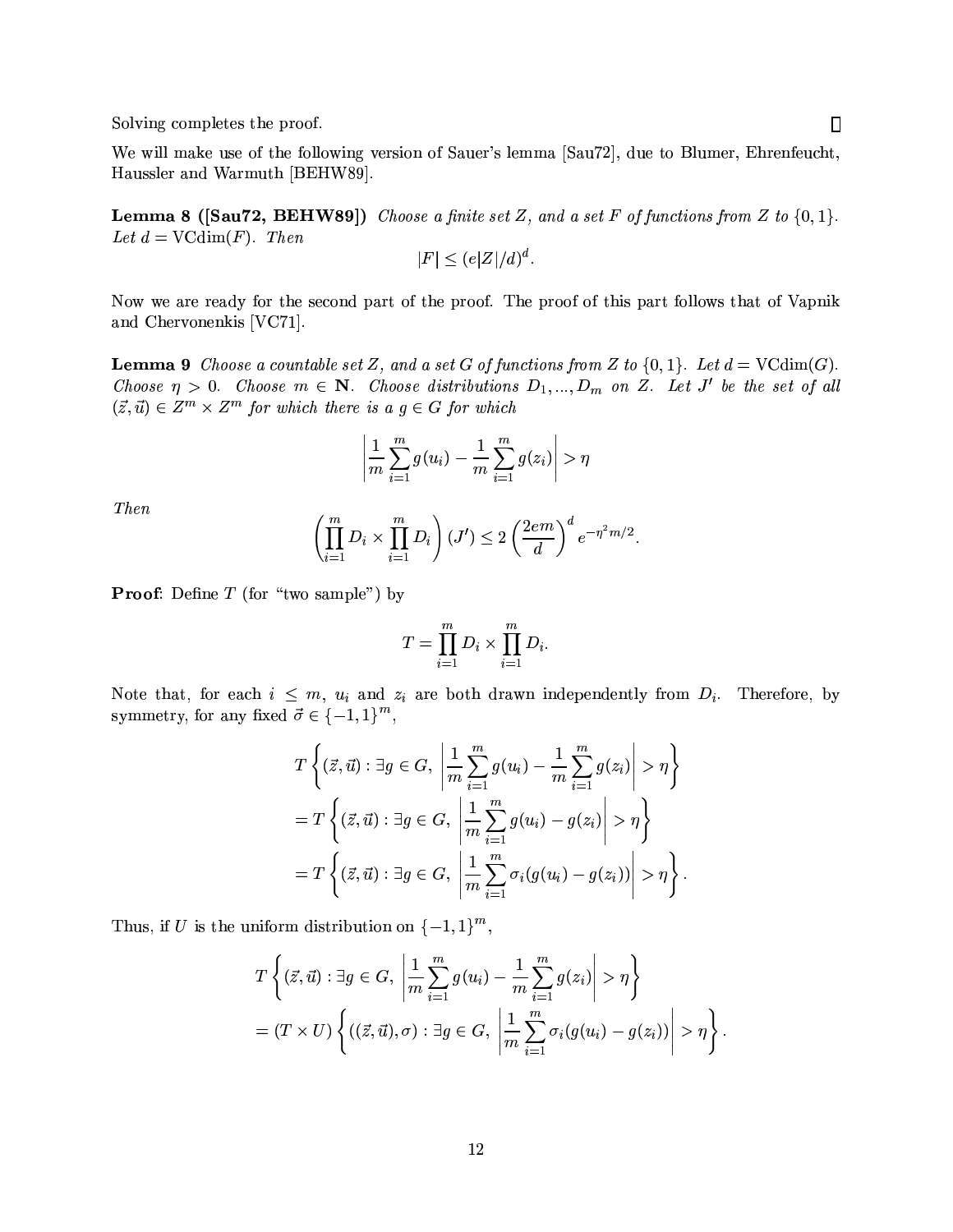Viewing the RHS above as the expectation of the corresponding characteristic function, applying Lemma 1 to express it as a nested integral, and overestimating, we get

$$
T\left\{ (\vec{z}, \vec{u}) : \exists g \in G, \left| \frac{1}{m} \sum_{i=1}^{m} g(u_i) - \frac{1}{m} \sum_{i=1}^{m} g(z_i) \right| > \eta \right\}
$$
  

$$
\leq \sup_{(\vec{z}, \vec{u}) \in Z^m \times Z^m} U\left\{ \vec{\sigma} : \exists g \in G, \left| \frac{1}{m} \sum_{i=1}^{m} \sigma_i (g(u_i) - g(z_i)) \right| > \eta \right\}
$$

Fix  $(\vec{z}, \vec{u}) \in Z^m \times Z^m$ . For each  $g \in G$ , Lemma 2 implies that

$$
U\left\{\vec{\sigma}:\left|\frac{1}{m}\sum_{i=1}^m\sigma_i(g(u_i)-g(z_i))\right|>\eta\right\}\leq 2e^{-\eta^2m/2}
$$

Therefore

$$
U\left\{\vec{\sigma} : \exists g \in G, \left|\frac{1}{m} \sum_{i=1}^{m} \sigma_i(g(u_i) - g(z_i))\right| > \eta\right\}
$$
  
\$\leq 2 \mid \{(g(z\_1), ..., g(z\_m), g(u\_1), ..., g(u\_m)) : g \in G\} \mid e^{-\eta^2 m/2}\$,

which, applying Lemma 8, implies

$$
U\left\{\vec{\sigma}:\exists g\in G,\ \left|\frac{1}{m}\sum_{i=1}^m\sigma_i(g(u_i)-g(z_i))\right|>\eta\right\}\leq 2\left(\frac{2em}{d}\right)^de^{-\eta^2m/2},\
$$

completing the proof.

To prove the second inequality of Theorem 6, we will need the following lemma, written down in this form by Bartlett and Long [BL95], which is implicit in the work of Anthony, Biggs and Shawe-Taylor [ABS90].

**Lemma 10** For any  $y_1, y_2, y_4, \delta > 0$  and  $y_3 \ge 1$ , if

$$
m \ge \frac{2}{y_4} \left( y_2 \ln \left( \frac{2y_2 y_3}{y_4} \right) + \ln \frac{y_1}{\delta} \right),
$$

then

$$
y_1 \exp(y_2 \ln(y_3 m) - y_4 m) \le \delta.
$$

**Proof** (of Theorem 6): Putting together Lemmas 7 and 9 proves the first inequality. To prove the second, applying Lemma 10 with  $y_1 = 4$ ,  $y_2 = d$ ,  $y_3 = 2e/d$ , and  $y_4 = (\alpha - 2\kappa)^2/8$ , we get that

$$
m \ge \frac{16}{(\alpha - 2\kappa)^2} \left( d \ln \left( \frac{32e}{(\alpha - 2\kappa)^2} \right) + \ln \frac{4}{\delta} \right)
$$

is sufficient for the right hand side to be at most  $\delta$ . Simplifying and overapproximating completes the proof.  $\Box$ 

Now we turn to a bound that will be applied for solid learning. Its proof is similar to that of Theorem 6.

 $\Box$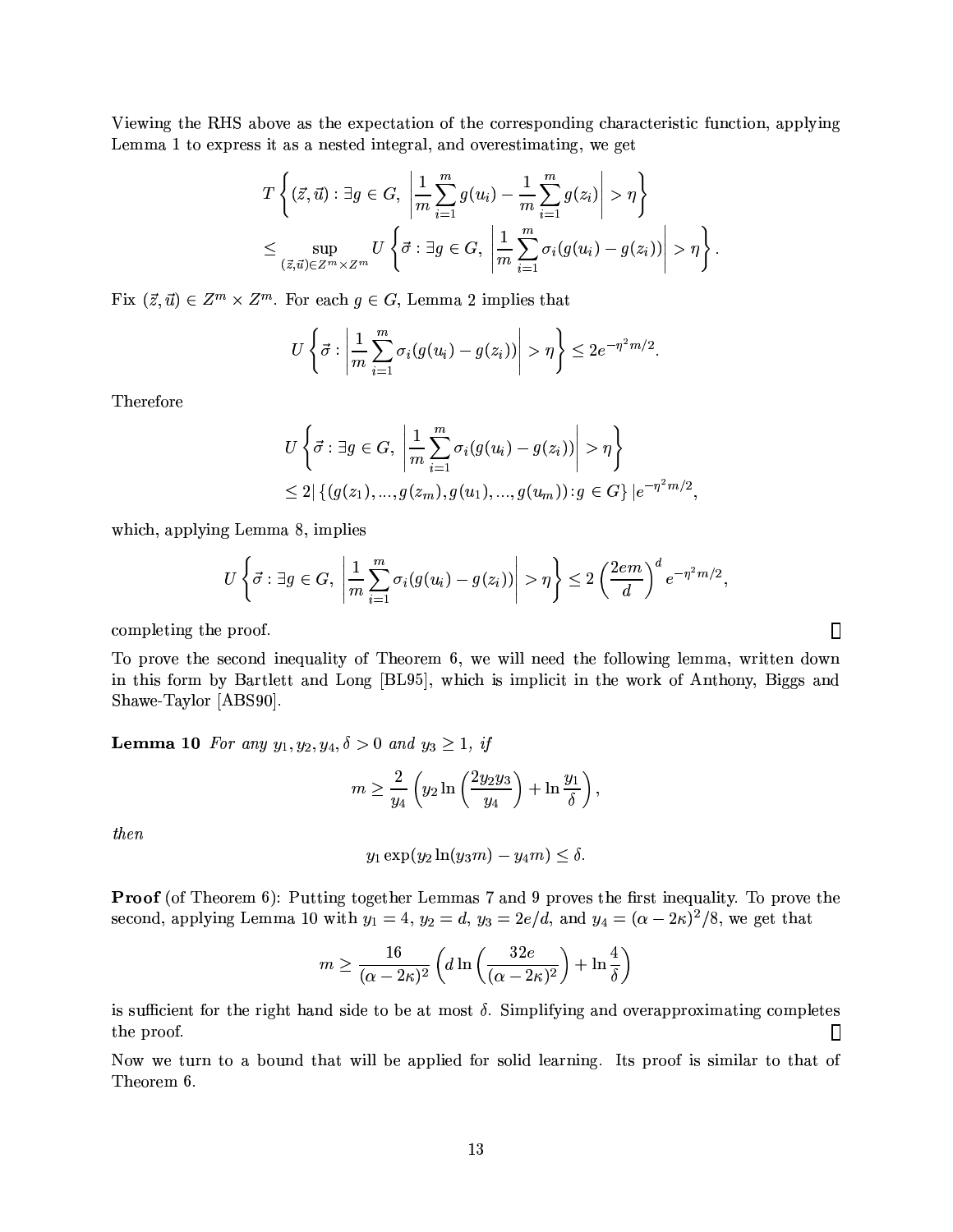**Theorem 11** Choose a countable set Z, and a set G of functions from Z to  $\{0,1\}$ . Let  $d =$ VCdim(G). Choose  $m \in \mathbb{N}$ , and a distribution D on Z, and let  $D_1, ..., D_m$  be distributions on Z such that for each  $i, 1 \leq i \leq m$ ,  $d_{TV}(D_i, D) \leq \kappa$ . Then for all  $\alpha > 2\kappa$ , if  $m \geq 4/\alpha^2$ ,

$$
\left(\prod_i D_i\right)\left\{\vec{z}:\exists g\in G,\ \int_Z g(u)\ dD(u) > \alpha\ and\ \forall 1\leq i\leq m,\ \ g(z_i)=0\right\}\ \leq 2\left(\frac{2em}{d}\right)^d 2^{-(\alpha/2-\kappa)m}.
$$

The right hand side of the above inequality is at most  $\delta$  if

$$
m \geq \frac{6}{\alpha - 2\kappa} \left( d \ln \left( \frac{12e}{\alpha - 2\kappa} \right) + \ln \frac{2}{\delta} \right).
$$

Again, we begin with the symmetrization step.

**Lemma 12** Choose a countable set Z, and a set G of functions from Z to  $\{0,1\}$ . Choose  $\alpha > 0$ and  $0 < \kappa < \alpha/2$ . Choose  $m \in \mathbb{N}$  such that  $m \geq 4/\alpha^2$ . Choose distributions  $D_1, ..., D_m$  on Z such that for each  $1 \leq i \leq m$ ,  $d_{TV}(D_i, D) \leq \kappa$ . Suppose

- Q is the set of all  $\vec{z} \in Z^m$  for which there is a  $g \in G$  such that  $\int_Z g(v) dD(v) > \alpha$  and for all  $i \leq m, g(z_i) = 0, and$
- *J* is the set of all  $(\vec{z}, \vec{u}) \in Z^m \times Z^m$  for which there is  $a \, g \in G$  such that

$$
\frac{1}{m}\sum_{i=1}^m g(u_i) > \alpha/2 - \kappa
$$

and for all  $i \leq m, g(z_i) = 0$ .

*Then* 

$$
\left(\prod_{i=1}^{m} D_{i}\right)(Q) \le 2\left(\prod_{i=1}^{m} D_{i} \times \prod_{i=1}^{m} D_{i}\right)(J).
$$

**Proof:** Choose  $\vec{z} \in Q$  and choose a  $g \in G$  such that

$$
\int_{Z} g(v) dD(v) > \alpha \text{ and } \forall i \leq m, g(z_i) = 0.
$$
\n(4)

Applying Lemma 5, we have

$$
\left(\prod_{i=1}^m D_i\right)\left\{\vec{u}: \left|\frac{1}{m}\sum_{i=1}^m g(u_i)-\int_Z g(v)\ dD(v)\right|>\alpha/2+\kappa\right\}\leq 1/2.
$$

Applying the triangle inequality and (4) in a manner analogous to the proof of Lemma 7, for any  $\vec{z} \in Q,$ 

$$
\left(\prod_{i=1}^m D_i\right)\left\{\vec{u}\in Z^m:\frac{1}{m}\sum_{i=1}^m g(u_i)\leq \alpha/2-\kappa\right\}\leq 1/2,
$$

so for any  $\vec{z} \in Q$ ,

$$
\left(\prod_{i=1}^m D_i\right)\{\vec{u}\in Z^m : (\vec{z},\vec{u})\in J\} \ge 1/2.
$$

From here the proof is as in Lemma 7.

Now we are ready for the second part of the proof. This closely follows the corresponding part of the proof of the main result of [BEHW89].

 $\Box$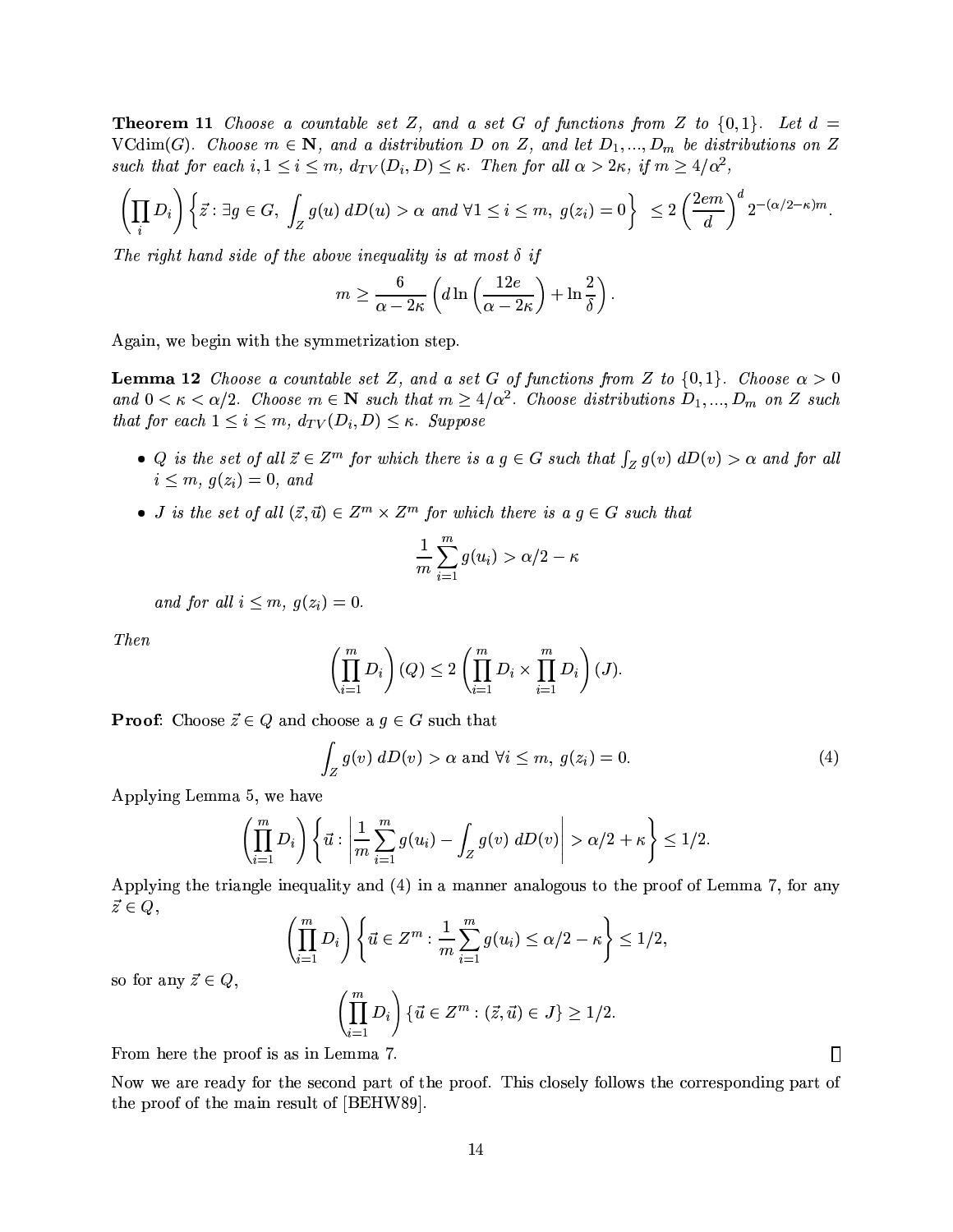**Lemma 13** Choose a countable set Z, and a set G of functions from Z to  $\{0,1\}$ . Let  $d =$ VCdim(G). Choose  $\eta > 0$ . Choose  $m \in \mathbb{N}$ . Choose distributions  $D_1, ..., D_m$  on Z. Let J' be the set of all  $(\vec{z}, \vec{u}) \in Z^m \times Z^m$  for which there is a  $g \in G$  such that

$$
\frac{1}{m}\sum_{i=1}^m g(u_i) > \eta
$$

and for all  $i \leq m$ ,  $g(z_i) = 0$ . Then

$$
\left(\prod_{i=1}^{m} D_i \times \prod_{i=1}^{m} D_i\right) (J') \le \left(\frac{2em}{d}\right)^d 2^{-\eta m}
$$

**Proof:** Define T by

$$
T = \prod_{i=1}^{m} D_i \times \prod_{i=1}^{m} D_i
$$

By Lemma 1 and by symmetry, for any fixed  $\vec{\sigma} \in \{0,1\}^m$ ,

$$
T\left\{ (\vec{z},\vec{u}) : \exists g \in G, \frac{1}{m} \sum_{i=1}^{m} g(u_i) > \eta \text{ and } \forall i \leq m, g(z_i) = 0 \right\}
$$
  
= 
$$
T\left\{ (\vec{z},\vec{u}) : \exists g \in G, \frac{1}{m} \sum_{i=1}^{m} g(\sigma_i u_i + (1-\sigma_i)z_i) > \eta \text{ and } \forall i \leq m, g(\sigma_i z_i + (1-\sigma_i)u_i) = 0 \right\}.
$$

Informally, the role of  $\sigma_i$  in the above is to decide whether to "swap"  $z_i$  and  $u_i$ . Since the  $z_i$ 's and  $u_i$ 's are mutually independent and  $z_i$  and  $u_i$  are identically distributed, if we fix  $\sigma$ , we obtain the same distibution on the "post-swap" sequence pairs as on the original sequence pairs.

Since the above holds for any  $\sigma$ , if U is the uniform distribution on  $\{0,1\}^m$ , choosing  $\sigma$  according to  $U$ , we get

$$
T(J') = (T \times U) \{ ((\vec{z}, \vec{u}), \sigma) : \exists g \in G, \frac{1}{m} \sum_{i=1}^{m} g(\sigma_i u_i + (1 - \sigma_i)z_i) > \eta \text{ and } \forall i \leq m, g(\sigma_i z_i + (1 - \sigma_i)u_i) = 0 \}.
$$

Applying Lemma 1 and overestimating, we get

$$
T(J') \leq \sup_{(\vec{z},\vec{u}) \in Z^m \times Z^m} U\{\vec{\sigma} : \exists g \in G, \frac{1}{m} \sum_{i=1}^m g(\sigma_i u_i + (1 - \sigma_i)z_i) > \eta
$$
  
and  $\forall i \leq m, g(\sigma_i z_i + (1 - \sigma_i)u_i) = 0\}.$ 

Fix  $\vec{z}, \vec{u} \in Z^m$ . For each  $g \in G$ , the above event can only occur if

- for no index *i* is  $q(z_i) = q(u_i) = 1$ ,
- for at least  $\eta m$  indices i, either  $g(z_i) = 1$  or  $g(u_i) = 1$ , and
- for each of those,  $\sigma_i = 1 \Leftrightarrow g(u_i) = 1$ .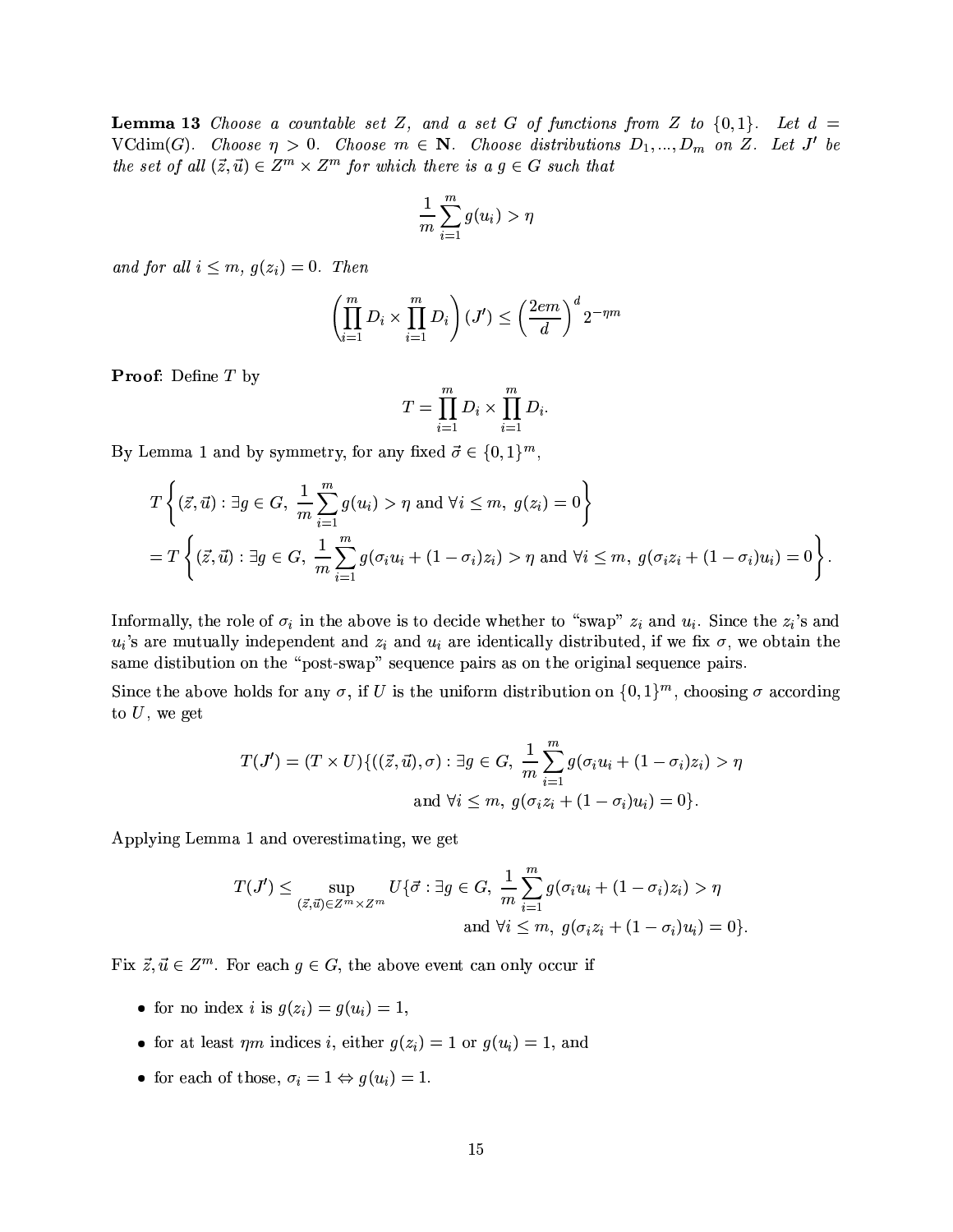Thus, for each  $g \in G$ ,

$$
U\{\vec{\sigma} : \frac{1}{m}\sum_{i=1}^{m} g(\sigma_i u_i + (1-\sigma_i)z_i) > \eta \text{ and } \forall i \leq m, g(\sigma_i z_i + (1-\sigma_i)u_i) = 0\} \leq 2^{-m\eta}.
$$

Therefore

$$
U\{\vec{\sigma} : \exists g \in G, \frac{1}{m} \sum_{i=1}^{m} g(\sigma_i u_i + (1 - \sigma_i)z_i) > \eta \text{ and } \forall i \leq m, g(\sigma_i z_i + (1 - \sigma_i)u_i) = 0\}
$$
  
\n
$$
\leq |\{(g(z_1), ..., g(z_m), g(u_1), ..., g(u_m)) : g \in G\}|2^{-\eta m},
$$

which, applying Lemma 8, implies

$$
U\left\{\vec{\sigma} : \exists g \in G, \ \frac{1}{m} \sum_{i=1}^{m} g(\sigma_i u_i + (1 - \sigma_i)z_i) > \eta \text{ and } \forall i \leq m, \ g(\sigma_i z_i + (1 - \sigma_i)u_i) = 0\right\}
$$

$$
\leq \left(\frac{2em}{d}\right)^d 2^{-\eta m},
$$

 $\Box$ 

 $\Box$ 

completing the proof.

**Proof** (of Theorem 11): Here, putting together Lemmas 12 and 13 proves the first inequality of Theorem 11. To obtain the second inequality, rewrite the RHS of the first as

$$
2\exp\left(d\ln\frac{2em}{d}-(\ln 2)(\alpha/2-\kappa)m\right)
$$

Applying Lemma 10 with  $y_1 = 2$ ,  $y_2 = d$ ,  $y_3 = 2e/d$ , and  $y_4 = (\ln 2)(\alpha/2 - \kappa)$ , we get that

$$
m \ge \frac{2}{(\ln 2)(\alpha/2 - \kappa)} \left( d \ln \left( \frac{4e}{(\ln 2)(\alpha/2 - \kappa)} \right) + \ln \frac{2}{\delta} \right)
$$

is sufficient for the RHS to be at most  $\delta$ . Applying the fact  $\ln 2 \geq 2/3$  completes the proof.

Now we are ready for the proofs of the sufficient conditions of learning in a drifting environment. These proofs borrow ideas from the work of Blumer, Ehrenfeucht, Haussler and Warmuth [BEHW89] and Haussler [Hau92].

### **Proof of Theorem 3:** Since  $|F| \ge 2$ , VCdim $(F) \ge 1$ .

Let  $m = \lfloor \frac{\epsilon}{16\gamma} \rfloor$ . Consider the algorithm A which, at each trial  $t > m$  returns a hypothesis  $h \in F$ that minimizes disagreements with the last m examples. That is,  $A((x_1, y_1), ..., (x_{t-1}, y_{t-1}))$  is an  $h \in F$  minimizing  $|\{t-m \leq i < t : h(x_i) \neq y_i\}|$ . For each  $f \in F$ , define  $\ell_f: X \times \{0,1\} \to \{0,1\}$  by  $\ell_f(x,y) = |f(x)-y|$ . Then algorithm A returns a hypothesis on trial t minimizing  $\sum_{i=t-m}^{t-1} \ell_h(x_i, y_i)$ . Let  $\ell_F = \{\ell_f : f \in F\}$ . It is known (see [Hau92]) that  $VCdim(\ell_F) \le VCdim(F)$ .

Choose a  $\gamma$ -admissible sequence  $P_1, P_2, \dots$  of probability distributions,  $f \in F$  and a trial  $t > m$ . Denote the (random) hypothesis output by A on the tth trial by  $h$ . Applying Lemma 1 as in  $[HLW94],$ 

$$
\left(\prod_{i=t-m}^{t} P_i\right) \{ \langle (x_i, y_i) \rangle : h(x_t) \neq y_t \} = \int_{(X \times \{0,1\})^m} P_t \{ (x_t, y_t) : h(x_t) \neq y_t \} d(\prod_{i=t-m}^{t-1} P_i).
$$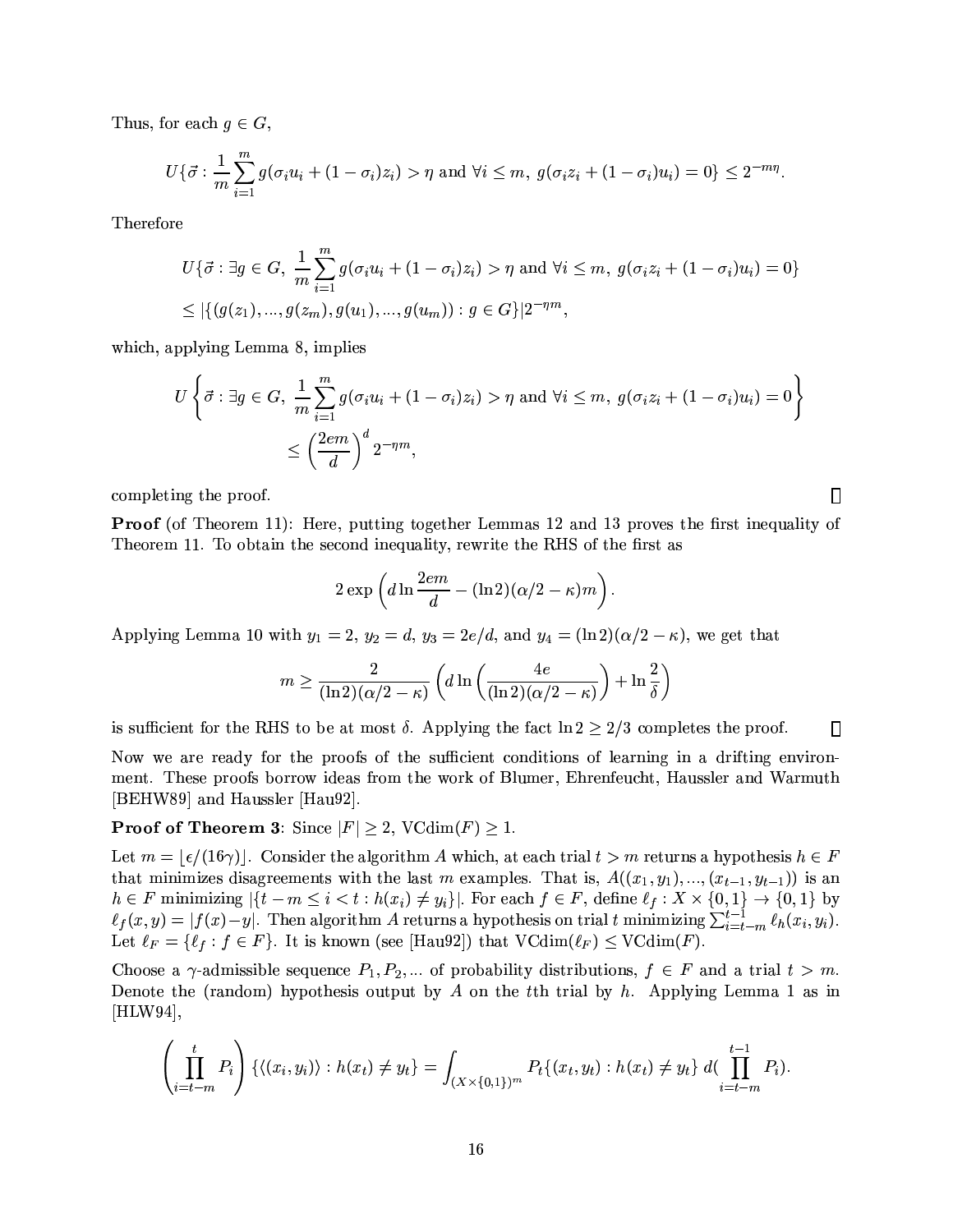Since

$$
\sum_{i=t-m}^{t-1} \ell_h(x_i, y_i) \leq \sum_{i=t-m}^{t-1} \ell_f(x_i, y_i),
$$

 $_{\rm if}$ 

$$
P_t\{(x_t, y_t): h(x_t) \neq y_t\} > P_t\{(x_t, y_t): f(x_t) \neq y_t\} + \epsilon/2.
$$

then either

$$
P_t\{(x_t, y_t): h(x_t) \neq y_t\} - \frac{1}{m} \sum_{i=t-m}^{t-1} \ell_h(x_i, y_i) \geq \epsilon/4
$$

**or** 

$$
\left| P_t \{ (x_t, y_t) : f(x_t) \neq y_t \} - \frac{1}{m} \sum_{i=t-m}^{t-1} \ell_f(x_i, y_i) \right| > \epsilon/4
$$

or both. Since for all  $i \leq m$ ,  $d_{TV}(P_{t-i}, P_t) \leq \gamma m = \gamma \lfloor \epsilon/(16\gamma) \rfloor \leq \epsilon/16$ , applying Theorem 6 with  $Z = X \times \{0,1\}$  and  $G = \ell_F$ , the probability that either of these happens is at most  $\epsilon/2$  if

$$
m \ge \frac{16}{(\epsilon/4 - \epsilon/8)^2} \left(2d \ln \frac{10}{\epsilon/4 - \epsilon/8} + \ln \frac{8}{\epsilon}\right)
$$

or equivalently

$$
m \ge \frac{1024}{\epsilon^2} \left( 2d \ln \frac{80}{\epsilon} + \ln \frac{8}{\epsilon} \right). \tag{5}
$$

(Note that both f and h are in F, so if all r.v.'s in  $\ell_F$  are estimated accurately, both  $\ell_f$  and  $\ell_h$ are.) Thus, if  $(5)$ , the probability that

$$
P_t\{(x_t, y_t) : h(x_t) \neq y_t\} > P_t\{(x_t, y_t) : f(x_t) \neq y_t\} + \epsilon/2
$$

is at most  $\epsilon/2$ , and therefore the expectation of

$$
P_t\{(x_t,y_t):h(x_t)\neq y_t\}
$$

is at most

$$
P_t\{(x_t,y_t):f(x_t)\neq y_t\}+\epsilon
$$

We have

$$
\gamma \leq \frac{\epsilon^3}{100000d \ln \frac{1}{\epsilon}}
$$
  

$$
\frac{17\gamma}{\epsilon} \leq \frac{\epsilon^2}{5883d \ln \frac{1}{\epsilon}}
$$
  

$$
\frac{\epsilon}{17\gamma} \geq \frac{5883d \ln \frac{1}{\epsilon}}{\epsilon^2}
$$
  

$$
\frac{\epsilon}{16\gamma} \geq \frac{5883d \ln \frac{1}{\epsilon}}{\epsilon^2}
$$

since  $\frac{\epsilon}{16\gamma} > 16$ . Substituting, we get  $m \ge \frac{5883d \ln \frac{1}{\epsilon}}{\epsilon^2}$  which immediately implies

$$
m \ge \frac{1024d}{\epsilon^2} \left(3\ln\frac{1}{\epsilon} + \frac{(2\ln 80 + \ln 8)\ln\frac{1}{\epsilon}}{\ln 100}\right).
$$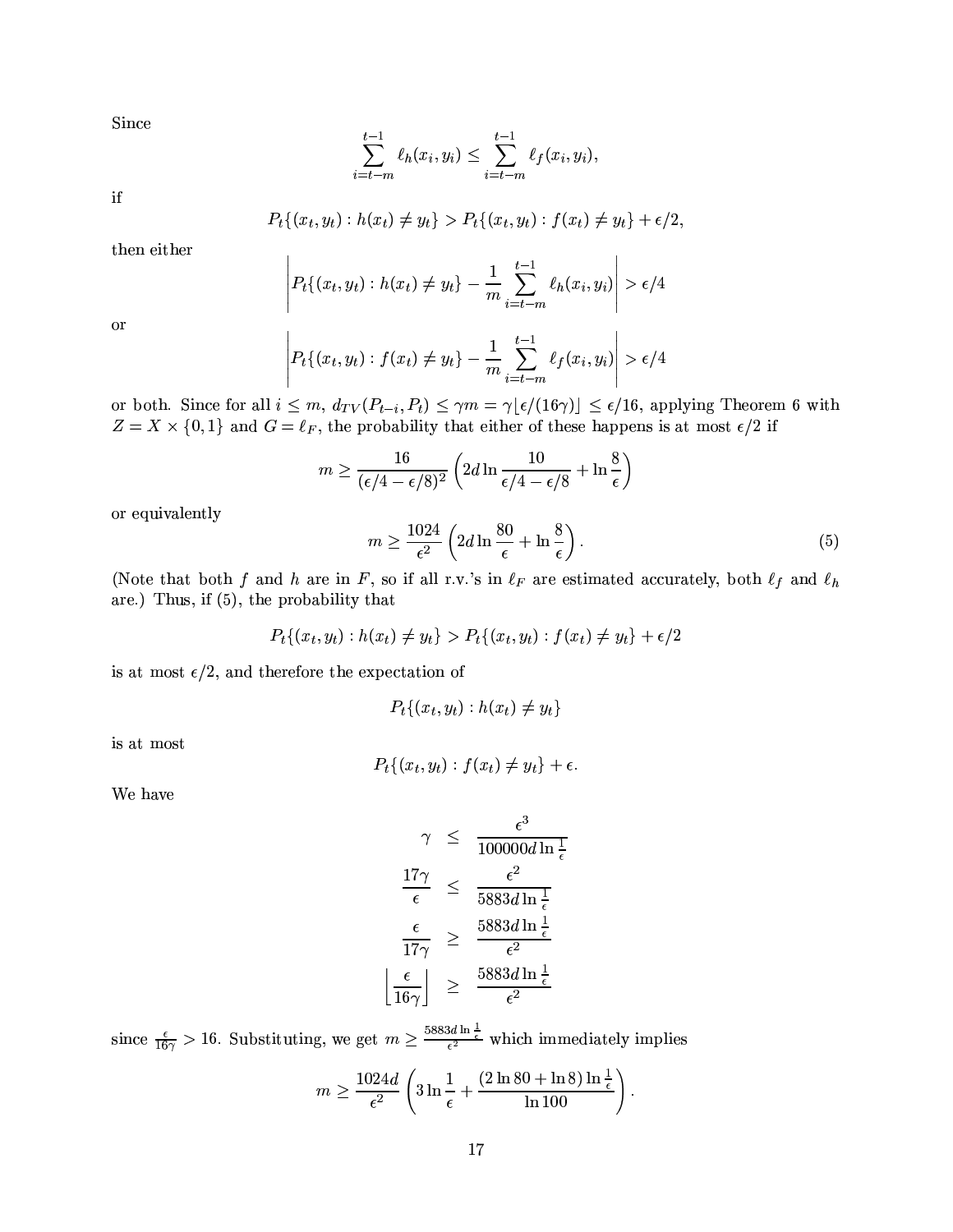Since  $\epsilon \leq 1/100$ , we have

$$
m \geq \frac{1024d}{\epsilon^2} \left( 3 \ln \frac{1}{\epsilon} + 2 \ln 80 + \ln 8 \right)
$$
  
= 
$$
\frac{1024}{\epsilon^2} \left( 3d \ln \frac{1}{\epsilon} + (2 \ln 80 + \ln 8)d \right)
$$
  

$$
\geq \frac{1024}{\epsilon^2} \left( (2d+1) \ln \frac{1}{\epsilon} + 2d \ln 80 + \ln 8 \right)
$$
 (since  $d \geq 1$ )  
= 
$$
\frac{1024}{\epsilon^2} \left( 2d \ln \frac{80}{\epsilon} + \ln \frac{8}{\epsilon} \right).
$$

Since this satisfies the requirement of  $(5)$ , this completes the proof.

**Proof** (of Theorem 4): Again, since  $|F| \geq 2$ , VCdim(F)  $\geq 1$ . Set  $m = \lfloor \frac{\epsilon}{8\gamma} \rfloor$ . Choose a consistent algorithm A. Choose  $f^* \in F$  (interpreted as a target function), and a  $\gamma$ -admissible sequence  $D_1, D_2, \dots$  of distributions over X.

For each  $f \in F$ , define  $\ell_f: X \to \{0,1\}$  by  $\ell_f(x) = |f(x) - f^*(x)|$ . (Note that this is different from the definition used in the proof of Theorem 3.) Then algorithm  $A$  returns a hypothesis  $h$  on trial t for which  $\sum_{i=1}^{t-1} \ell_h(x_i) = 0$ . Let  $\ell_F = \{\ell_f : f \in F\}$ . Clearly, VCdim $(\ell_F) \leq \text{VCdim}(F)$  (see  $[BEHW89]$ ).

Fix a trial  $t > m$ . Denote the (random) hypothesis output by A on the tth trial by h. Since

- $\sum_{i=1}^{t-1} \phi_h(x_i) = 0$ , and
- for all  $i \leq m$ ,  $d_{TV}(D_{t-i}, D_t) \leq \gamma m = \gamma |\epsilon/(8\gamma)| \leq \epsilon/8$ ,

applying Theorem 11 with  $Z = X$  and  $G = \ell_F$ , the probability that

$$
D_t\{x_t: h(x_t) \neq f^*(x_t)\} > \epsilon/2,
$$

is at most  $\epsilon/2$  if

$$
m \ge \frac{6}{\epsilon/2 - \epsilon/4} \left( d \ln \left( \frac{12e}{\epsilon/2 - \epsilon/4} \right) + \ln \frac{4}{\epsilon} \right)
$$

or equivalently

$$
m \ge \frac{24}{\epsilon} \left( d \ln \frac{48e}{\epsilon} + \ln \frac{4}{\epsilon} \right). \tag{6}
$$

Thus, if (6), the probability that  $D_t\{x_t : h(x_t) \neq f^*(x_t)\} > \epsilon/2$  is at most  $\epsilon/2$ , and therefore the expectation of  $D_t\{x_t: h(x_t) \neq f^*(x_t)\}\)$  is at most  $\epsilon$ .

In this case, we have

$$
\gamma \leq \frac{\epsilon^2}{800d \ln \frac{1}{\epsilon}}
$$
\n
$$
\frac{9\gamma}{\epsilon} \leq \frac{\epsilon}{85d \ln \frac{1}{\epsilon}}
$$
\n
$$
\frac{\epsilon}{9\gamma} \geq \frac{85d \ln \frac{1}{\epsilon}}{\epsilon}
$$
\n
$$
\frac{\epsilon}{8\gamma} \leq \frac{85d \ln \frac{1}{\epsilon}}{\epsilon}
$$

 $\Box$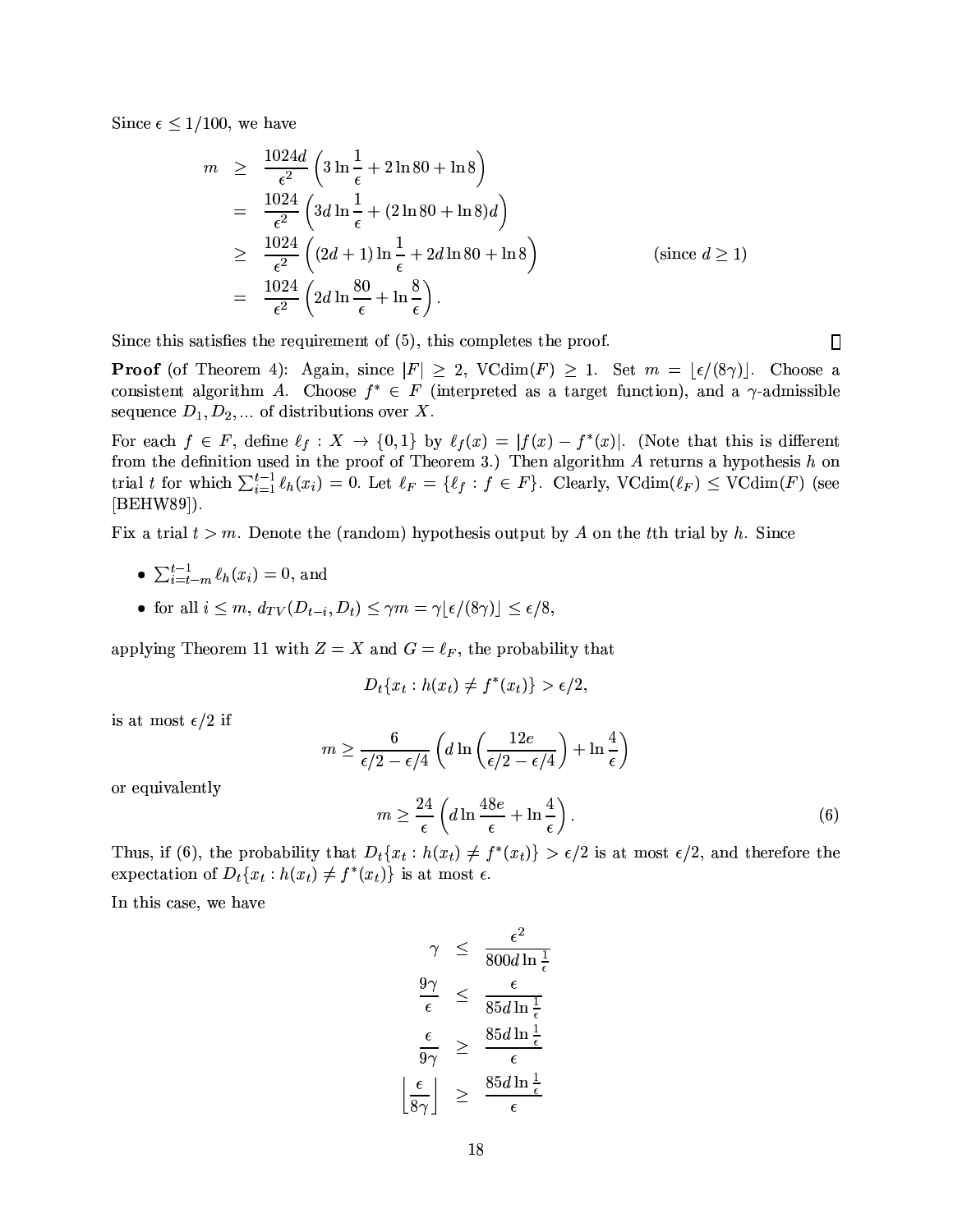since  $\frac{\epsilon}{8\gamma} > 8$ . Substituting, we get  $m \geq \frac{85d \ln \frac{1}{\epsilon}}{\epsilon}$  which immediately implies

$$
m \ge \frac{24d}{\epsilon} \left( 2 \ln \frac{1}{\epsilon} + \frac{(1 + \ln 48 + \ln 8) \ln \frac{1}{\epsilon}}{\ln 100} \right)
$$

Since  $\epsilon \leq 1/100$ , we have

$$
m \geq \frac{24d}{\epsilon} \left( 2 \ln \frac{1}{\epsilon} + 1 + \ln 48 + \ln 8 \right)
$$
  
= 
$$
\frac{24}{\epsilon} \left( 2d \ln \frac{1}{\epsilon} + (1 + \ln 48 + \ln 8)d \right)
$$
  

$$
\geq \frac{24}{\epsilon} \left( (d+1) \ln \frac{1}{\epsilon} + d(1 + \ln 48) + \ln 8 \right)
$$
 (since  $d \geq 1$ )  
= 
$$
\frac{24}{\epsilon} \left( d \ln \frac{48e}{\epsilon} + \ln \frac{8}{\epsilon} \right).
$$

 $\Box$ 

Since this satisfies the requirement of  $(6)$ , this completes the proof.

#### $\boldsymbol{4}$ A Necessary Condition

In this section we show that, for small enough  $\epsilon$ ,  $\gamma < \frac{1100000\epsilon^3}{\text{VCdim}(F)}$  is a necessary condition for F to be agnostically  $(\epsilon, \gamma)$ -learnable. For each class F, if d is the VC-dimension of F, we show that F is not agnostically  $(\epsilon, \gamma)$ -learnable if  $\gamma = \frac{1100000 \epsilon^3}{d}$ .

Our proof uses ideas of Ehrenfeucht, Haussler, Kearns and Valiant [EHKV89], Helmbold and Long [HL94], and Simon [Sim93]. At a high level, it proceeds as follows. For some trial  $t$ , we will choose a sequence of drifting distributions that drifts only during the last  $m$  trials. Each of the distributions will assign equal probability to each of the d shattered points; the conditional probability that the label is 1 is what will change. Before drift, this will be  $1/2$  for each of the shattered points. We will then randomly choose a direction for each conditional probability to drift. They will drift just far enough that the learning algorithm must be able to determine which direction most of them drifted to obtain an accurate enough hypothesis. Examples before drift starts yield no information about the drift direction, and if the drift rate is large enough a difficult "test" distribution can be reached with few "useful" examples. We observe that the best way guess the drift direction is to look at the fraction of times each shattered point was accompanied by a label 1, and to guess that the drift was up if and only if this is fraction is at least  $1/2$ . However, since even during the useful examples the probability of being labelled 1 is close to  $1/2$ , such information is highly unreliable. Finally, we will argue that since the learner fails on average for a random sequence of directions. there must be some particular sequence of directions that will make it fail.

Given some  $\epsilon$  and a class F of VC-dimension d, we can define an  $m_0 \in \mathbb{N}$ , whose value is appropriately chosen in terms of  $\epsilon$  and d. Consider a subset  $X' \subseteq X$ ,  $|X'| = d$  such that the restriction of F to X' contains all functions from X' to  $\{0,1\}$  (i.e. a "shattered" set X'). For a large t, we randomly choose a  $\gamma$ -admissible sequence of distributions  $P_1, P_2, \ldots, P_t$  on  $X' \times \{0, 1\}$ . The distribution is such that we can characterize the algorithm which minimizes the overall probability of making a mistake on the tth prediction. Call this algorithm A. Moreover,  $\inf_{f \in F} P_t((x, y) : f(x) \neq y)$  is obvious, because  $X'$  is shattered. This infimum is realized by a function which evaluates to 1 at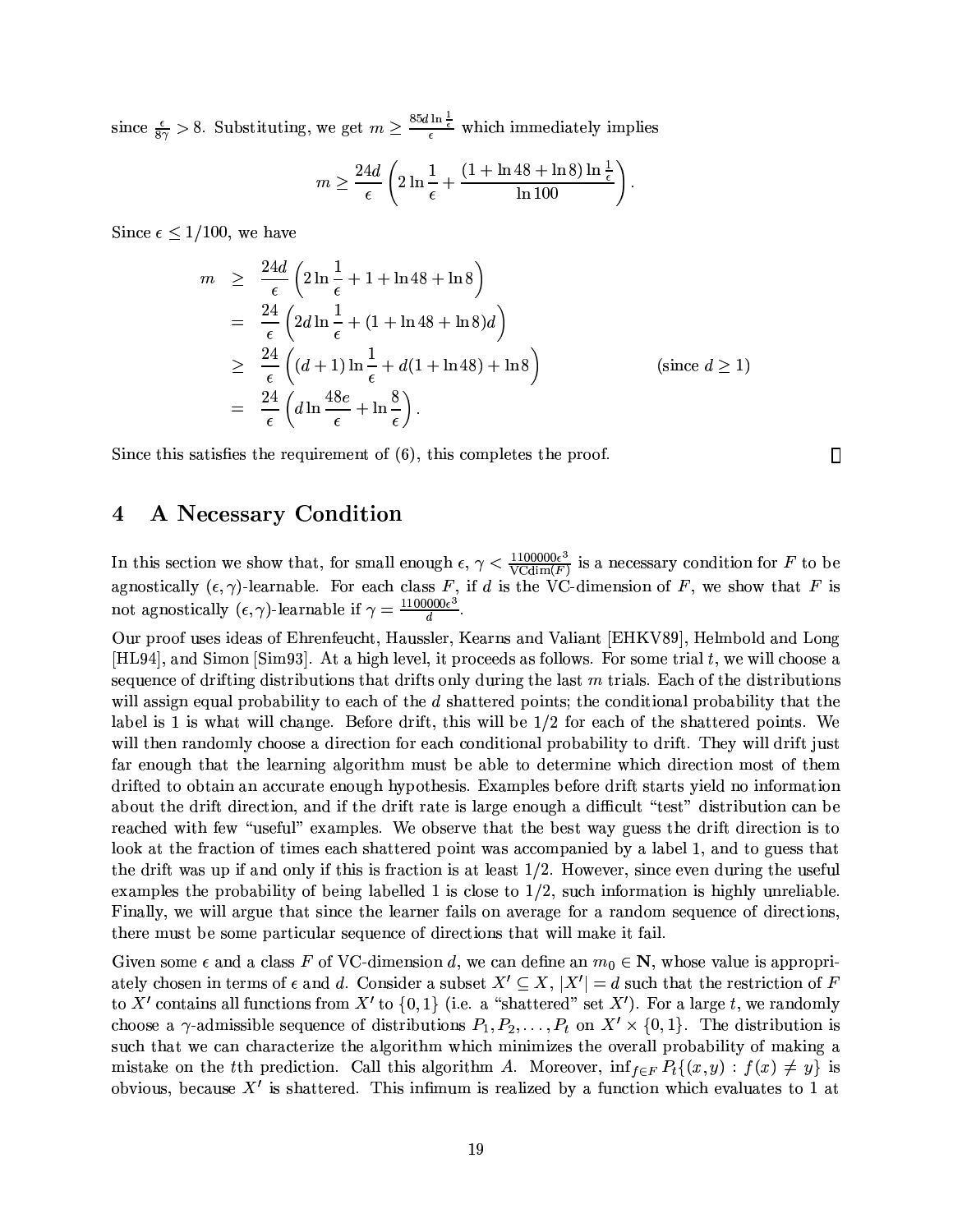exactly those elements of  $X'$  for which the corresponding conditional probability of 1 is at least  $1/2$ (the behavior outside X' is immaterial since  $P_t\{(x,y): x \notin X'\}=0$ ).

Set  $c_1 = 1100000$ . Given any  $\epsilon \le 1/1100$ , let  $\gamma = \frac{c_1 \epsilon^3}{d}$ . Below we describe the chosen  $\gamma$ -admissible distribution sequence  $P_1, P_2, \ldots, P_t$  on  $X' \times \{0, 1\}$ . Let  $t = m_0 + k$  and  $X' = \{x_1, x_2, \ldots, x_d\}$ . For each j,  $1 \leq j \leq d$ , let  $C_j = 1$  if an independent flip of an unbiased coin is heads; otherwise let  $C_i = 0$ . The following constraints uniquely define the target distribution sequence. Note that "drifting" begins only after the k<sup>th</sup> sample and for each  $x_i$ , the drift direction is randomly assigned. We call the kth sample the *drift initiating sample*.

1. 
$$
P_i(x_j, 0) + P_i(x_j, 1) = \frac{1}{d} \text{ for } 1 \le i \le t, 1 \le j \le d.
$$
  
\n2.  $P_i(x_j, 0) = P_i(x_j, 1) = \frac{1}{2d} \text{ for } 1 \le i \le k, 1 \le j \le d.$   
\n3.  $P_{k+i}(x_j, C_j) = \frac{1}{2d} + \frac{i\gamma}{2d} \text{ for } 1 \le i \le (t - k), 1 \le j \le d.$ 

We have the following straightforward characterization of the optimal function for a particular sequence of distributions.

**Lemma 14** If the ith sample is drawn from the distribution  $P_i$ , then the function  $f_{\text{opt}}$  which minimizes prediction error from among those in F is such that  $\forall j, f_{\text{opt}}(x_j) = C_j$ . The corresponding probability of error is  $1/2 - i'\gamma/2$ , where  $i' = \max\{0, i - k\}.$ 

A similar observation to the following lemma was made by Simon [Sim93].

**Lemma 15** Consider the algorithm A which ignores information from all samples seen prior to and including the kth sample, the drift initiating sample. For  $i \leq k$ , A behaves arbitrarily. For  $i > k$ , if the ith sample is the point  $x_j$  of X', A outputs a 1 if a majority of the previous instances of  $x_i$  that were seen after the drift initiating sample were associated with 1; A outputs a 0 otherwise. Then A is an optimal online algorithm. That is, if the sequence of probability distributions is chosen randomly as described above, any other online algorithm will have probability of mistake at least that of A.

**Proof:** As is well known (see [DH73]), the optimal algorithm is obtained by choosing the hypothesis to minimize the a posteriori probability of making a mistake.

Since the probability that a hypothesis makes a mistake on the tth example is a linear combination of the probabilities that it makes a mistake given that the various elements of  $X'$  are observed on the t<sup>th</sup> trial, minimizing the overall probability of a mistake can be achieved by separately minimizing the probability of a mistake given that each element of  $X'$  is observed last.

Choose  $x_i$ . Given that a majority of the time  $x_i$  was seen since drift began the corresponding label was 1, the a posteriori probability that  $C_j = 1$  is at least 1/2. This implies that in this case, the a posteriori probability of a mistake given that  $x_j$  is seen last is minimized by guessing one. Similarly, if the label was 0 a majority of the drifting time, the a posteriori probability of a mistake is minimized by predicting 0.  $\Box$ 

Having established the optimal online algorithms and the optimal element of  $F$  for a particular sequence of distributions, we now derive an expression for the difference in the probabilities of prediction errors.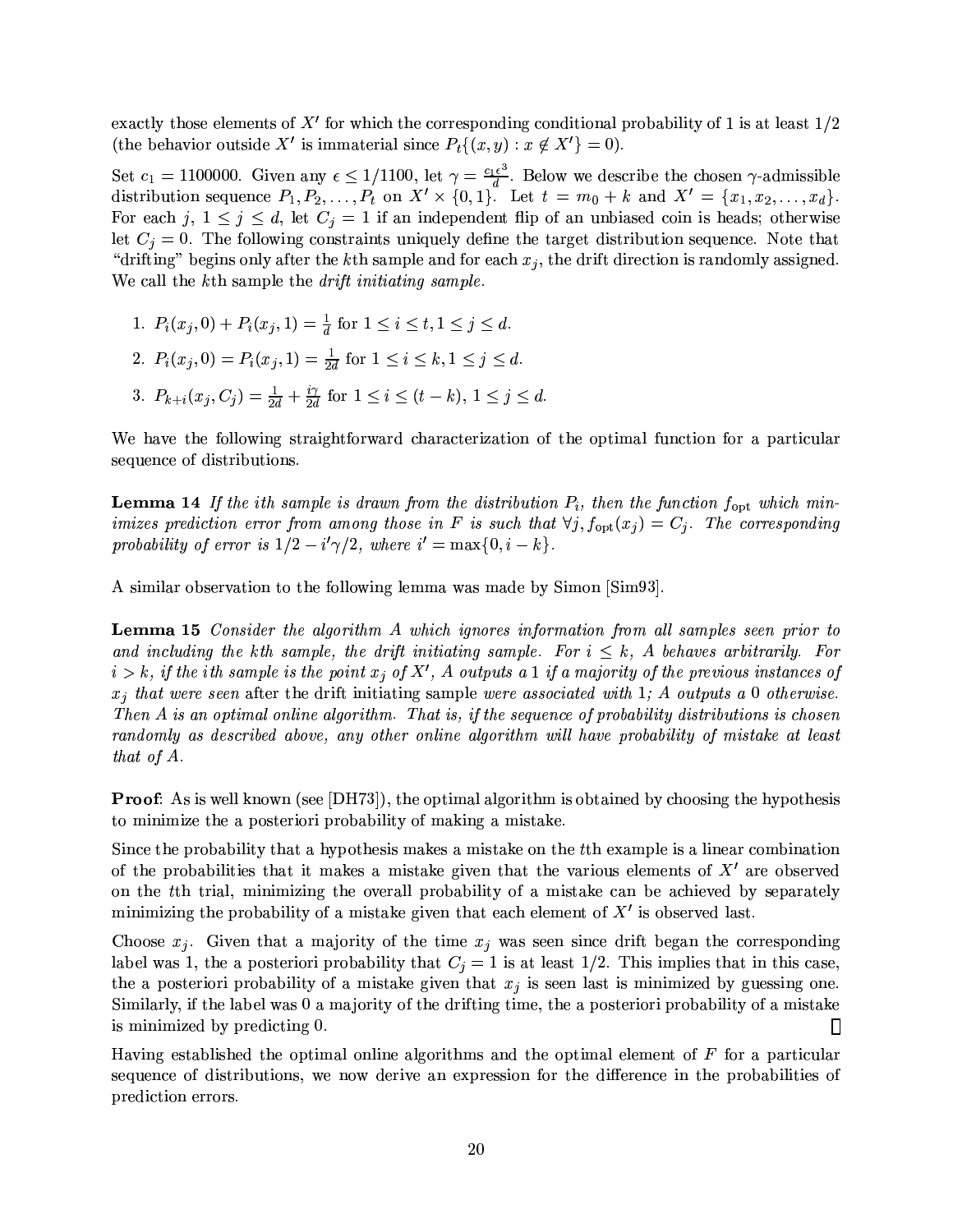**Lemma 16** Consider the tth sample  $(t \geq m_0)$  drawn according from  $P_t$ . Let p be the probability that the hypothesis output by A and  $f_{\text{opt}}$  do not agree on their prediction outputs for the tth sample. Then the difference in their probabilities of prediction errors is  $p\gamma m_0$ .

**Proof:** If  $e_B = 1/2 - \gamma m_0/2$  represents the probability that  $f_{\text{opt}}$  errs in its prediction for the the sample, we note that the probability that A makes a prediction error on the the sample is  $p(1-e_B) + (1-p)e_B$ . The required difference in the probabilities of prediction error is then simply  $p(1-e_B) + (1-p)e_B - e_B$ , which can be simplified to  $p\gamma m_0$ .  $\Box$ 

We have now reduced the problem to one of finding a lower bound on the quantity  $p$  above. The following simple observation plays a role in the lower bound.

**Lemma 17** For any odd  $m \in \mathbb{N}$ ,

$$
\sum_{l=(m-1)/2-\lceil \sqrt{m} \rceil}^{(m-1)/2} \binom{m}{l} \ge \frac{1}{2} (1-2e^{-2}) 2^m.
$$

**Proof:** If we flip an unbiased coin m times Lemma 2 implies that the probability that the number H of heads satifies  $|H/m - 1/2| \leq 1/\sqrt{m}$  is at least  $1 - 2e^{-2}$ . Since each sequence of outcomes is equally likely,

$$
\frac{1}{2^m} \sum_{l=\lfloor m/2-\sqrt{m} \rfloor}^{ \lceil m/2+\sqrt{m} \rceil} \binom{m}{l} \ge 1 - 2e^{-2}.
$$

Solving, we get

$$
\sum_{l=\lfloor m/2-\sqrt{m}\rfloor}^{\lceil m/2+\sqrt{m}\rceil} \binom{m}{l} \ge (1-2e^{-2})2^m
$$

and by symmetry

$$
\sum_{l=\lfloor m/2-\sqrt{m}\rfloor}^{(m-1)/2}\binom{m}{l}\geq \frac{1}{2}(1-2e^{-2})2^m
$$

which directly implies the lemma.

Now we are able to show that  $p$  is at least a constant, and we do so by choosing an appropriate value for  $m_0$  below.

**Theorem 18** If  $\epsilon \le 1/1100$ , a necessary condition for a class F of functions from X to  $\{0,1\}$  to be agnostically  $(\epsilon, \gamma)$ -learnable is  $\gamma < \frac{1100000\epsilon^3}{\text{VCdim}(F)}$ 

**Proof:** Assume as above that  $\gamma = \frac{c_1 \epsilon^3}{\text{VCdim}(F)}$ . Set  $m_0 = \lceil 40d/(c_1 \epsilon^2) \rceil$ . Note that since  $\epsilon \leq 1/1100$ ,

$$
\frac{40d}{c_1\epsilon^2} \le m_0 \le \frac{41d}{c_1\epsilon^2}.\tag{7}
$$

▯

 $2$ This proof requires us to lower bound the tail of the binomial distribution. As is apparently required, our lower bound is stronger than what follows from the more general bound of Littlestone [Lit90]. A similar lower bound was proved by Simon [Sim93], who appealed to the central limit theorem. Our bound has the advantage that it yields concrete constants.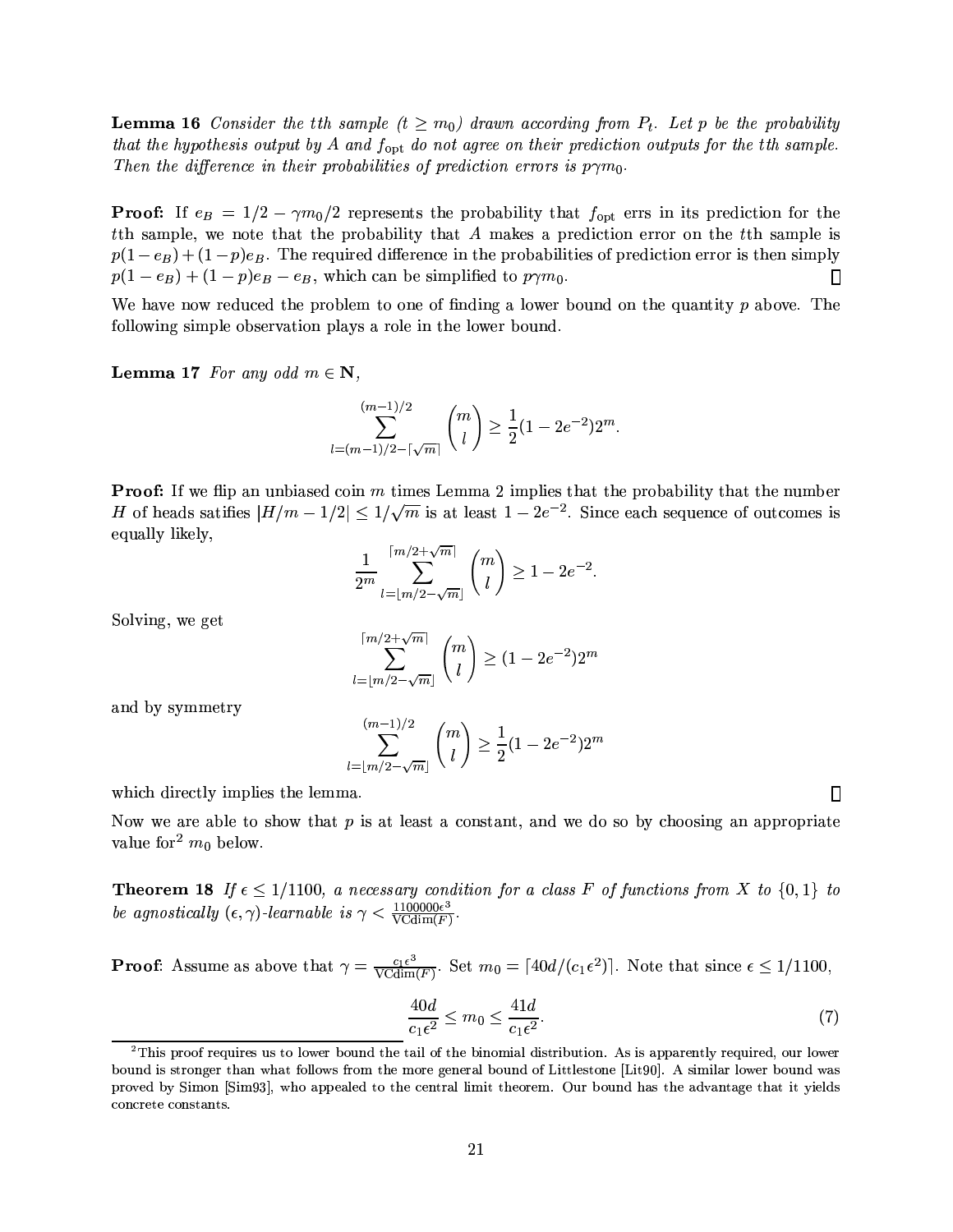Define  $p$  as it is earlier in this section.

Consider the time at which the tth sample is drawn as per the distribution  $P_t$  of our distribution sequence. Now, since less than  $m_0$  samples were seen after the drift initiating kth sample, at most  $d/2$  elements of X' were seen at least  $2m_0/d$  times and so at least  $d/2$  elements of X' were seen less than  $2m_0/d$  times after drift initiation. Let m be the least odd integer which is at least  $2m_0/d$ . We will restrict our attention to the subset  $X'' \subset X'$  of the at least  $d/2$  elements seen less than m times after drift initiation. The probability that the tth sample is from  $X''$  is thus at least  $1/2$ .

Moreover, if the tth sample is any particular element  $x_i \in X''$ , because the probability that more than half of m tosses of a biased coin come up heads is monotone in m, we can assume that  $x_i$  was seen exactly m times after drift initiation. Let us recall the assignment of the random variable  $C_i$ for  $1 \leq j \leq d$  made above and the definition of the  $\gamma$ -admissible sequence and the algorithm A and  $f_{\text{opt}}$ . Then A disagrees with  $f_{\text{opt}}$  on the tth sample only if  $x_j$  was associated with  $C_j$  on l instances and with  $1 - C_j$  on  $m - l$  instances after drift initiation with  $0 \leq l < m/2$ .

The probability that this happens is easily seen to be the probability that one gets less than  $m/2$ heads when flipping m biased coins having probability of heads between  $1/2$  and  $1/2 + m_0 \gamma/2$ . But this is at least the probability that one gets less than  $m/2$  heads when sampling m times from the distribution where the probability of heads is  $1/2 + m_0 \gamma/2$ . (It is worth mentioning that substituting into the definitions of  $m_0$  and  $\gamma$  and applying the fact that  $\epsilon \leq 1/1100$  implies that  $m_0\gamma/2 \leq 1/10.$ 

By virtue of the above paragraphs, with  $\beta = m_0 \gamma/2$ , we have that

$$
p \geq \frac{1}{2} \sum_{l=0}^{(m-1)/2} {m \choose l} (1/2 + \beta)^l (1/2 - \beta)^{m-l}
$$
  
\n
$$
= \frac{1}{2} (1/2 - \beta)^m \sum_{l=0}^{(m-1)/2} {m \choose l} \left(\frac{1/2 + \beta}{1/2 - \beta}\right)^l
$$
  
\n
$$
\geq \frac{1}{2} 2^{-m} (1 - 2\beta)^m \sum_{l=(m-1)/2 - \lceil \sqrt{m} \rceil}^{(m-1)/2} {m \choose l} \left(\frac{1 + 2\beta}{1 - 2\beta}\right)^l
$$
  
\n
$$
\geq \frac{1}{2} 2^{-m} (1 - 2\beta)^m \sum_{l=(m-1)/2 - \lceil \sqrt{m} \rceil}^{(m-1)/2} {m \choose l} (1 + 2\beta)^{2l} \text{ (since } \forall x, 1/(1 - x) \geq 1 + x)
$$
  
\n
$$
\geq \frac{1}{2} 2^{-m} (1 - 2\beta)^m (1 + 2\beta)^{2(m/2 - \sqrt{m} - 3/2)} \left(\sum_{l=(m-1)/2 - \lceil \sqrt{m} \rceil}^{(m-1)/2} {m \choose l} \right)
$$

Applying Lemma 17 and rearranging a little gives

$$
p \ge \frac{1}{4} 2^{-m} (1 - 4\beta^2)^m (1 + 2\beta)^{-2\sqrt{m}-3} 2^m (1 - 2e^{-2})
$$
\n(8)

Recall that  $\beta \le 1/10$ , which implies  $(1-4\beta^2)^m \ge e^{-5\beta^2 m}$  since  $(1-4\beta^2)^{1/(4\beta^2)} \ge (1-1/4)^4 \ge e^{-5/4}$ .<br>On the other hand  $(1+2\beta)^{-2\sqrt{m}-3} \ge e^{2\beta(-2\sqrt{m}-3)}$  trivially, and since  $\beta \le 1/10$ , this implies  $(1+2\beta)^{-2\sqrt{m}-3} \geq e^{-4\beta\sqrt{m}}/2$ . Thus

$$
p \ge \frac{1 - 2/e^2}{8} e^{-5\beta^2 m} e^{-4\beta \sqrt{m}}
$$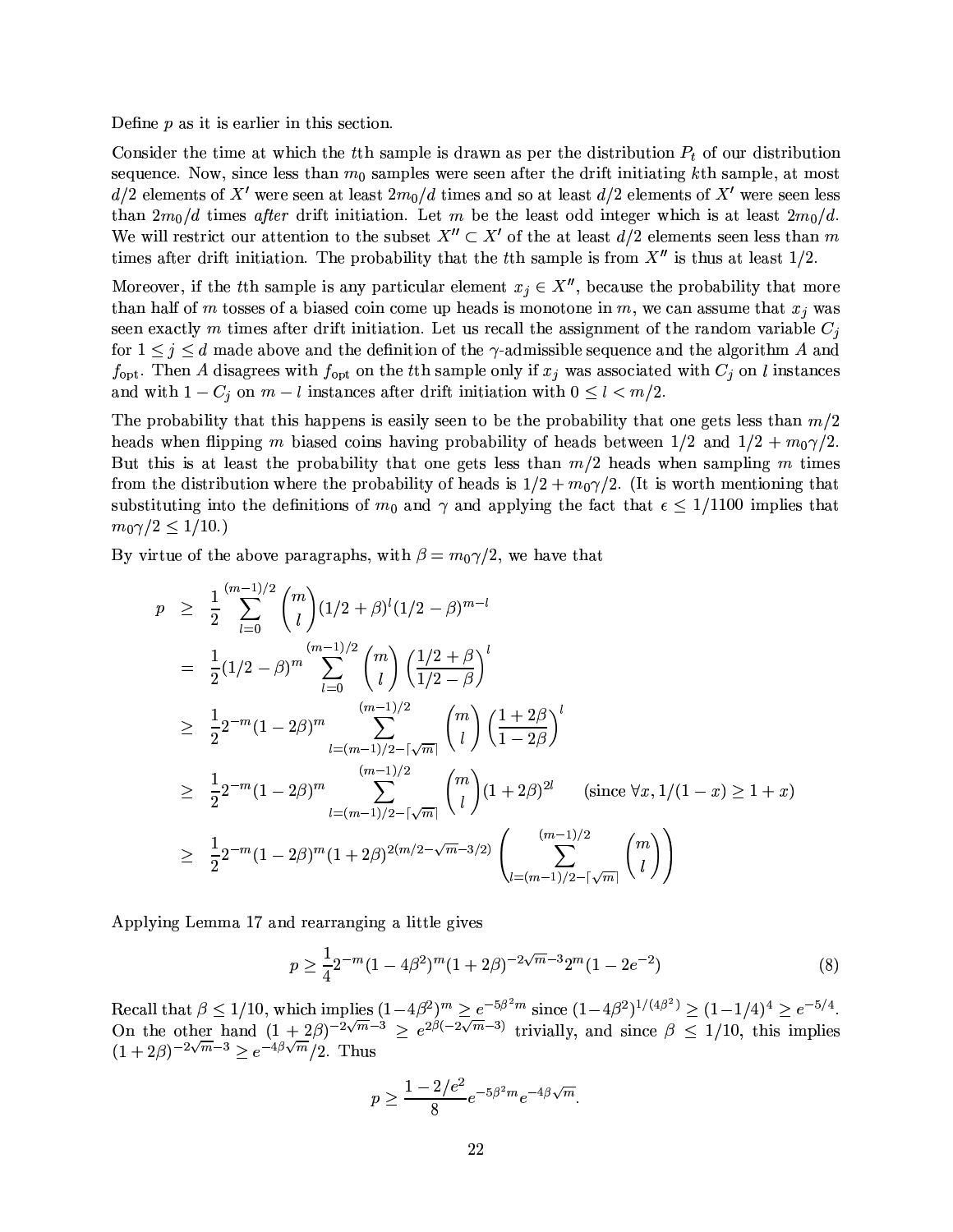Define the RHS of this bound by  $c$ .

Using Lemma 16 and substituting  $\gamma = c_1 \epsilon^3 / d$  implies that the difference in probabilities of prediction error of A and  $f_{\text{opt}}$  is at least  $c\gamma m_0$  with c as defined above. Plugging in the value of c, we have

$$
c\gamma m_0 = \frac{1 - 2/e^2}{8} e^{-5\beta^2 m} e^{-4\beta \sqrt{m}} \gamma m_0 \ge \frac{e^{-5\beta^2 m} e^{-4\beta \sqrt{m}} \gamma m_0}{11}
$$

By (7), since  $\epsilon \leq 1/1100$ , we have  $2m_0/d \geq 80/(c_1\epsilon^2) > 80$ , so m, the least odd integer which is at least  $2m_0/d$ , is at most  $3m_0/d$ . Thus

$$
c\gamma m_0 \geq \frac{e^{-15\beta^2 m_0/d}e^{-7\beta\sqrt{m_0/d}}\gamma m_0}{11}
$$

Substituting  $m_0\gamma/2$  for  $\beta$ , we get

$$
c\gamma m_0 \geq \frac{e^{-4m_0^3\gamma^2/d}e^{-4\gamma\sqrt{m_0^3/d}}\gamma m_0}{11}
$$

Substituting  $c_1 \epsilon^3 / d$  for  $\gamma$ , we get

$$
c\gamma m_0\geq \frac{e^{-4m_0^3c_1^2\epsilon^6/d^3}e^{-4c_1\sqrt{m_0^3\epsilon^6/d^3}}c_1\epsilon^3m_0}{11d}.
$$

Applying  $(7)$ , we get

$$
c\gamma m_0 \ge \frac{e^{-4 \cdot 41^3/c_1} e^{-4\sqrt{41^3/c_1}} 40\epsilon}{11} > \epsilon.
$$

Thus the difference in probabilities of prediction error of A and  $f_{\text{opt}}$  is more than  $\epsilon$ .

Applying Lemmas 15 and 14, we can see that if  $\gamma \geq \frac{1100000e^3}{d}$ , then there is a distribution over  $P_1, ..., P_t$  such that the difference between the probability that the Bayes optimal algorithm makes a mistake on the tth prediction and  $\inf_{f \in F} P_t \{(x, y) : f(x) \neq y\}$  is greater than  $\epsilon$ .

Now we apply the trick of Ehrenfeucht, Haussler, Kearns and Valiant [EHKV89]. The above lower bound for the Bayes optimal algorithm implies that for any on-line algorithm  $A'$ , the difference between the probability that A' makes a mistake on the the prediction and  $\inf_{f \in F} P_t$   $\{(x, y)$ :  $f(x) \neq y$  is greater than  $\epsilon$ . This implies that there is a particular sequence  $P_1, ..., P_t$  such that the probability that A' makes a mistake on its tth prediction is greater than  $\inf_{f \in F} P_t((x, y) : f(x) \neq 0)$  $y$  +  $\epsilon$ , completing the proof. □

#### $\overline{5}$ Conclusion

In this paper, we have determined, to within a log factor, the complexity of learning according to two models which capture a drifting environment.

The algorithms for agnostic learning analyzed in this paper work by minimizing disagreements with some of the most recent examples. For many simple concept classes, such as monomials [AL88] and halfspaces [HS92], this has been shown to be NP-hard, and even a nonapproximability result for the latter is known [ABSS93].

Helmbold and Long [HL94] showed that approximation algorithms for minimizing disagreements could be applied for "noise-free" learning of drifting concepts, but their techniques do not apparently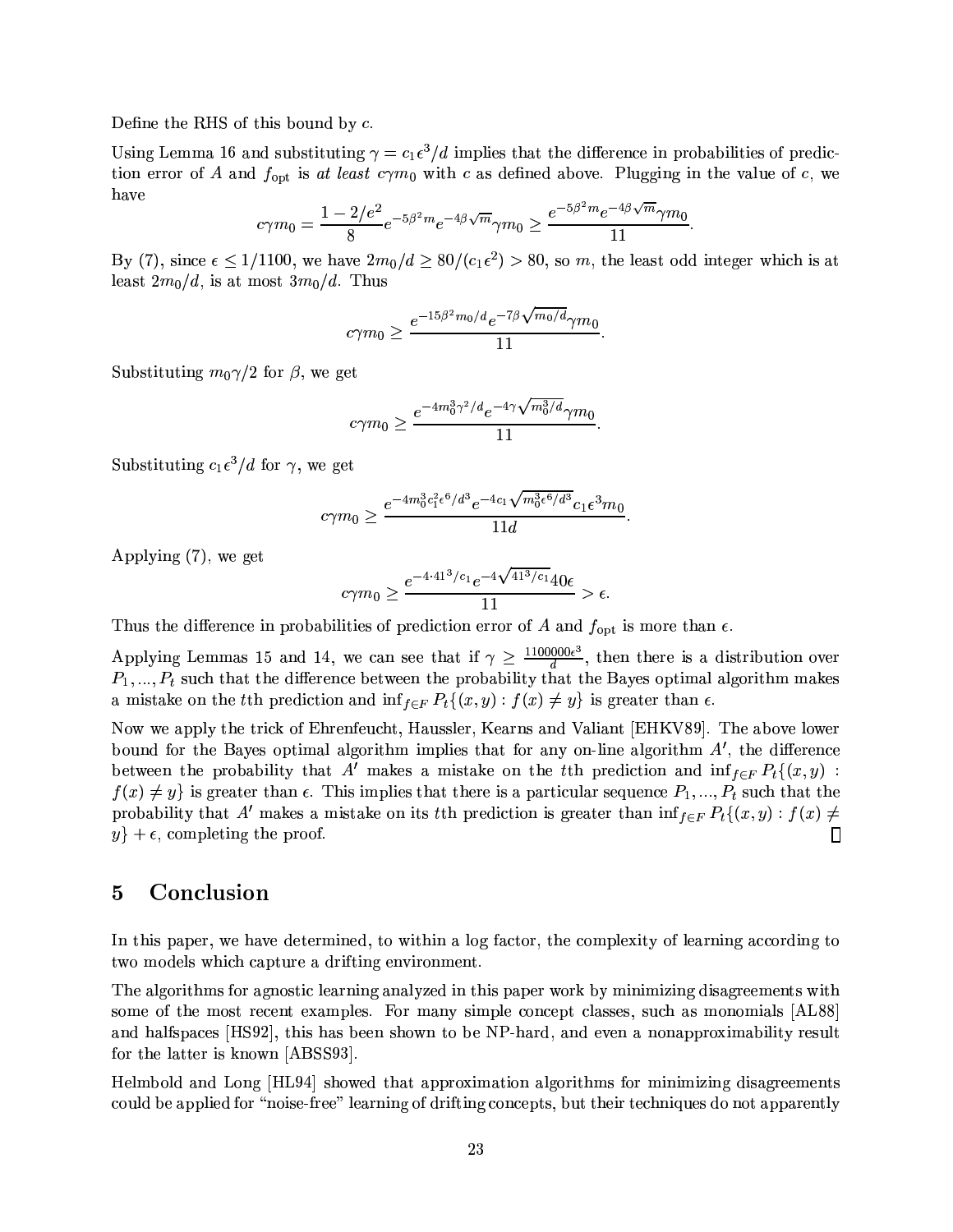extend to the agnostic case, at least not to bound the *difference* between the learner's error and that of the best function in  $F$ , as in the model considered here. One direction for future research would be to search for efficient algorithms for agnostic learning in a drifting environment.

Another obvious problem is to try to close the log factor gaps that remain in these models. It seems possible that modifying the proof of a result of Talagrand [Tal94] in a manner analogous to the modification of the proof of Vapnik and Chervonenkis given here might improve the general bound on the rate of drift sufficient for agnostic learning by a log factor. It also seems possible that the lower bound of Haussler, Littlestone and Warmuth [HLW94] for solid learning in a fixed environment can be adapted to show that the bound given here for solid learning in a drifting environment cannot be improved in general by more than a constant factor.

### Acknowledgements

We are very grateful to an anonymous referee for many helpful comments on an earlier version of this paper.

Rakesh Barve was supported by an IBM Fellowship. Phil Long was supported by Office of Naval Research grant N00014-94-1-0938 and National University of Singapore Academic Research Fund Grant RP960625.

### References

- $[AB92]$ Martin Anthony and Norman Biggs. Computational learning theory: an introduction, volume 30 of *Cambridge Tracts in Theoretical Computer Science*. Cambridge University Press, 1992.  $[ABS90]$ M. Anthony, N. Biggs, and J. Shawe-Taylor. The learnability of formal concepts. The 1990 Workshop on Computational Learning Theory, pages 246–257, 1990. S. Arora, L. Babai, J. Stern, and Z. Sweedyk. The hardness of approximate optima  $[ABSS93]$ in lattices, codes, and systems of linear equations. Proceedings of the 34th Annual Symposium on Foundations of Computer Science, pages 724–733, 1993.  $[AL88]$ D. Angluin and P.D. Laird. Learning from noisy examples. *Machine Learning*, 2:343– 370, 1988.  $[AW95]$ P. Auer and M. K. Warmuth. Tracking the best disjunction. Proceedings of the 36th Annual Symposium on the Foundations of Computer Science, 1995.  $\left|\text{Bar}92\right|$ P.L. Bartlett. Learning with a slowly changing distribution. The 1992 Workshop on *Computational Learning Theory*, pages 243–252, 1992. P.L. Bartlett, S. Ben-David, and S.R. Kulkarni. Learning changing concepts by exploit- $[BBK96]$ ing the structure of change. The 1995 Conference on Computational Learning Theory, pages 131-139, 1996.
- $[BBM89]$ S. Ben-David, G. M. Benedek, and Y. Mansour. A parametrization scheme for classifying models of learnability. In Proc. 2nd Annu. Workshop on Comput. Learning Theory, pages 285–302, San Mateo, CA, 1989. Morgan Kaufmann.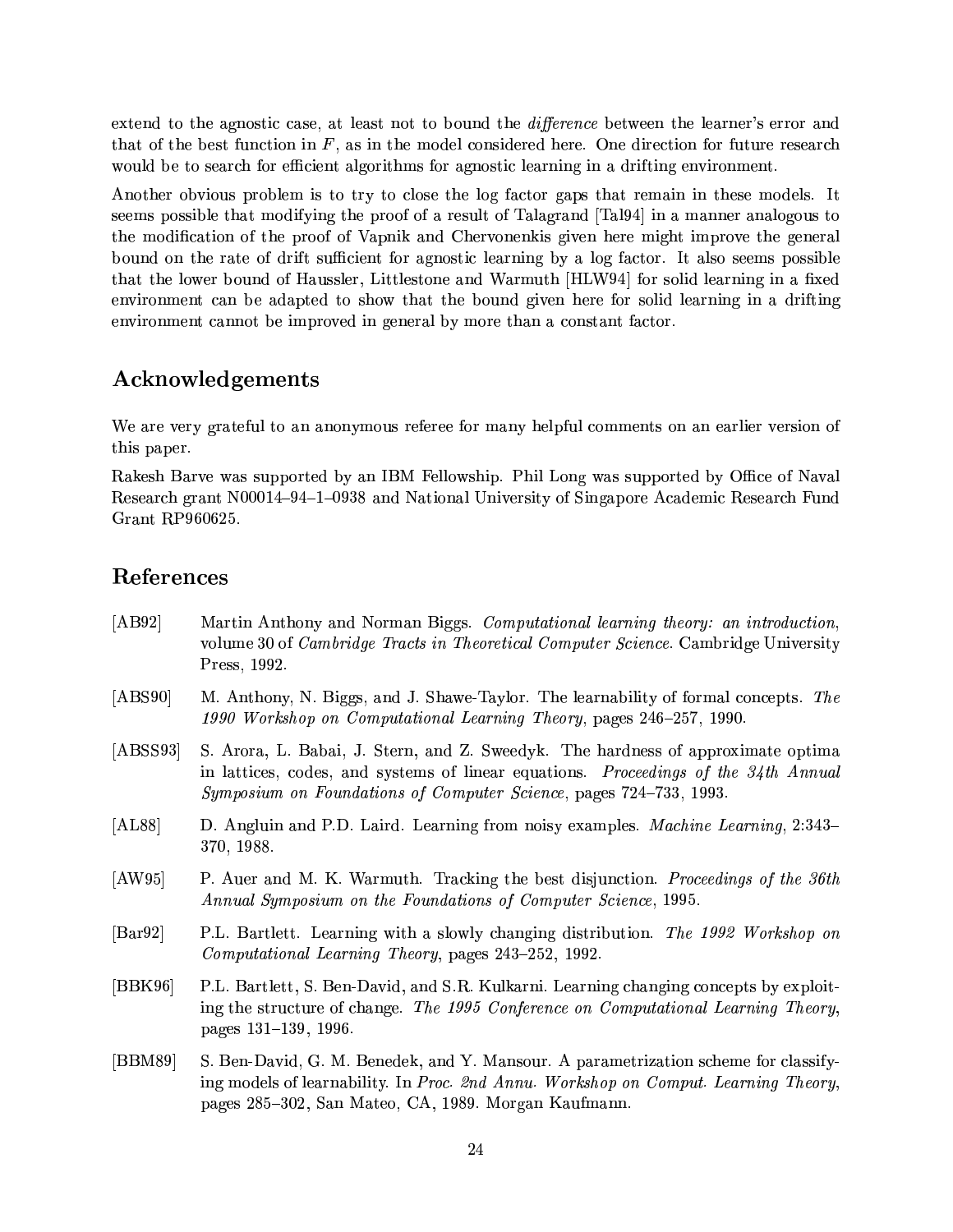- $|BC92|$ A. Blum and P. Chalasani. Learning switching concepts. Proceedings of the Fifth Annual Workshop on Computational Learning Theory, pages pages 231-242, 1992.
- [BEHW89] A. Blumer, A. Ehrenfeucht, D. Haussler, and M.K. Warmuth. Learnability and the Vapnik-Chervonenkis dimension.  $JACM$ ,  $36(4):929-965$ , 1989.
- $[BH95]$ P.L. Bartlett and D.P. Helmbold, 1995. Manuscript.
- $|BL95|$ P. L. Bartlett and P. M. Long. Prediction, learning, uniform convergence, and scalesensitive dimensions, 1995. Submitted.
- $[$ Daw84 $]$ A. Dawid. Statistical theory: The prequential approach. Journal of the Royal Statistical Society (Series A), pages  $278-292$ , 1984.
- $[DH73]$ R. O. Duda and P. E. Hart. Pattern Classification and Scene Analysis. Wiley, 1973.
- A. Ehrenfeucht, D. Haussler, M. Kearns, and L.G. Valiant. A general lower bound on  $[EHKV89]$ the number of examples needed for learning. Information and Computation,  $82(3):247-$ 251, 1989.
- $[FM97]$ Y. Freund and Y. Mansour. Learning under persistent drift. Proceedings of the 1997 European Conference on Computational Learning Theory, 1997.
- D. Haussler. Decision theoretic generalizations of the PAC model for neural net and  $[Hau92]$ other learning applications. *Inform. Comput.*,  $100(1)$ :78-150, 1992.
- $[HL91]$ D.P. Helmbold and P.M. Long. Tracking drifting concepts using random examples. The 1991 Workshop on Computational Learning Theory, pages 13–23, 1991.
- $[HL94]$ D.P. Helmbold and P.M. Long. Tracking drifting concepts by minimizing disagreements. Machine Learning,  $14(1):27-46$ , 1994.
- $[HIW94]$ D. Haussler, N. Littlestone, and M. K. Warmuth. Predicting  $\{0, 1\}$ -functions on randomly drawn points. *Information and Computation*,  $115(2):129-161$ , 1994.
- $[HS92]$ K. Höffgen and H. Simon. Robust trainability of single neurons. The 1992 Workshop on Computational Learning Theory, pages 428-439, 1992.
- $[HW95]$ M. Herbster and M.K. Warmuth. Tracking the best expert. *Proceedings of of the* Twelvth International Conference on Machine Learning, 1995.
- $[KPR90]$ T. Kuh, T. Petsche, and R. Rivest. Learning time varying concepts. In NIPS 3. Morgan Kaufmann, 1990.
- $[KPR91]$ T. Kuh, T. Petsche, and R. Rivest. Mistake bounds of incremental learners when concepts drift with applications to feedforward networks. In NIPS  $\ddot{A}$ . Morgan Kaufmann, 1991.
- $[Lit90]$ N. Littlestone. On the derivation and quality of Chernoff bounds, 1990. Submitted.
- $[LW94]$ N. Littlestone and M.K. Warmuth. The weighted majority algorithm. Information and Computation, 108:212-261, 1994.